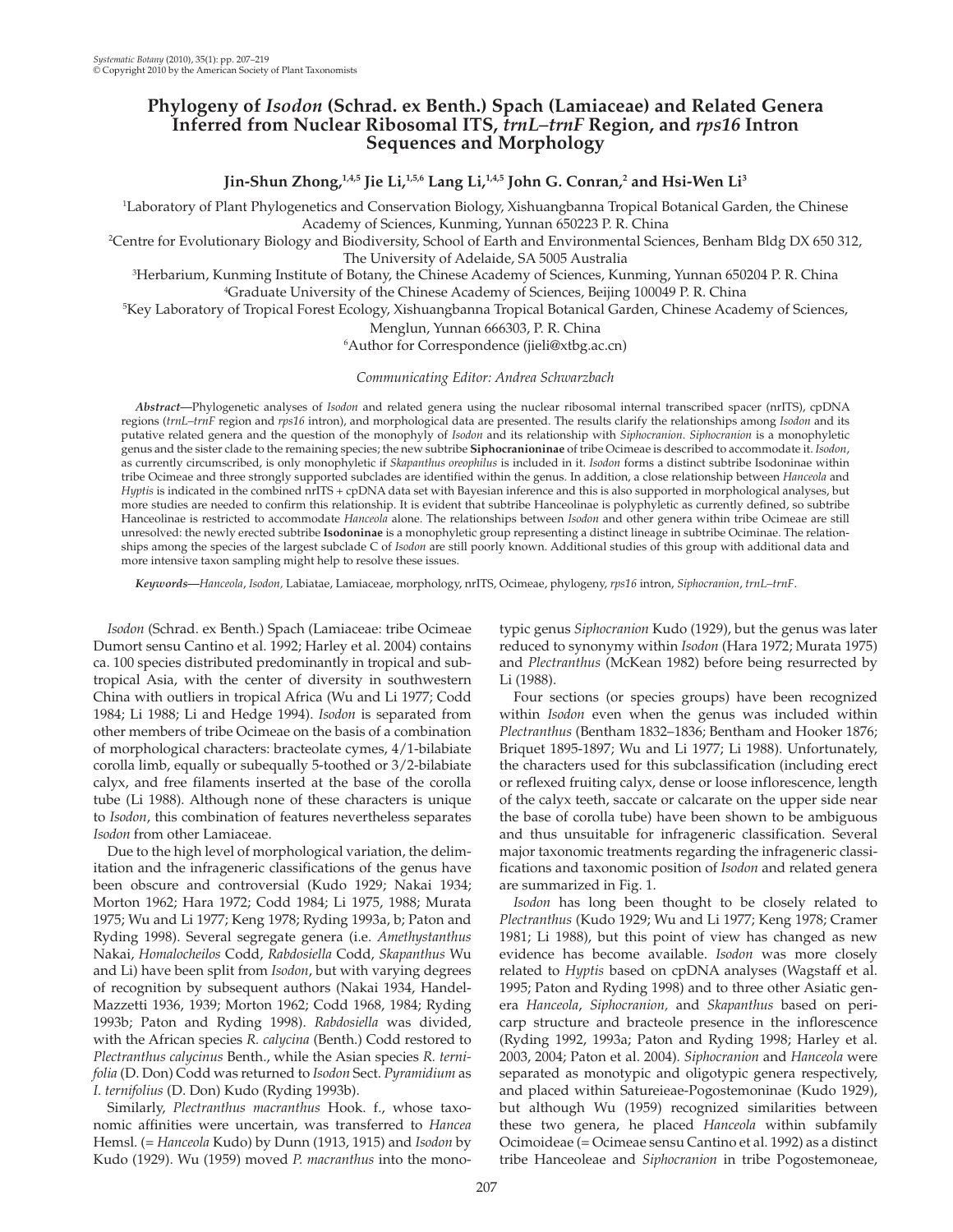

FIG. 1. Previous taxonomic treatments of *Isodon* and related genera (Ocimeae, Lamiaceae).

suggesting that these two Asiatic genera were links between Pogostemoneae and Ocimoideae. However, their recent separation, with *Pogostemon* placed in subfamily Lamioideae, but *Siphocranion* and *Hanceola* into tribe Ocimeae within subfamily Nepetoideae (Harley et al. 2004), indicates that previously postulated affinities are not supported.

 Though the monophyly of *Isodon* (excl. *I. calycinus* as Ryding 1993b) was supported by the study of Paton et al. (2004), sampling of *Isodon* in that study was restricted to five species, representing only two out of the four currently recognized sections, and problematic taxa such as *Skapanthus oreophilus* (Diels) C. Y. Wu & H. W. Li, *Siphocranion macranthum* (Hook. f.) C. Y. Wu and *S. nudipes* (Hemsl.) Kudo were not included in their analyses. Accordingly, more comprehensive sampling is required to confirm the monophyly of *Isodon* and to elucidate its infrageneric relationships, as well as the relationships between *Isodon* and related genera. In addition, the subtribal status of Hanceolinae and its circumscription need to be tested to clarify the placement of these Asiatic genera within Ocimeae.

 Accordingly, the main aim of this study is to generate a robust phylogeny for *Isodon* and related genera using molecular and morphological data. The results of this phylogenetic study will subsequently be used to (1) test the monophyly of *Isodon* and its infrageneric groups, (2) evaluate the phylogenetic relationships between *Isodon* and related genera, (3) elucidate the phylogenetic placement of *Hanceola, Siphocranion* and *Skapanthus* and (4) re-evaluate subtribal circumscriptions within Ocimeae.

### Materials and Methods

 *Taxon Sampling—* Nomenclature of *Isodon* in this study largely follows Li (1988) except for the treatment of *Plectranthus calycinus* Benth. which follows Ryding (1993b) and *Isodon taliensis* (C. Y. Wu) H. Hara which is here retained as a distinct species, whereas Li (1988) reduced it as a synonym of *I. setschwanensis* (Hand.-Mazz.) H. Hara. Forty-one samples from

39 species (including four varieties), representing taxa from all four recognized sections of *Isodon* , were included in the analysis (Appendix 1). To evaluate the relationships of *Isodon* and its allies, five species were sampled from putative subtribe Hanceolinae, including the genera *Hanceola*, *Siphocranion* , and *Skapanthus,* as well as representative species of tribe Ocimeae: *Lavandula* (Lavandulinae), *Ocimum* (Ociminae), *Orthosiphon* (Ociminae), *Eriope,* and *Hyptis* (both Hyptidinae), as well as *Coleus* , *Plectranthus* , *Pycnostachys* , *Tetradenia,* and *Thorncroftia* (all Plectranthinae). In addition, to test the monophyly of Ocimeae the species from *Callicarpa* , *Clinopodium, Collinsonia, Elsholtzia* , *Mentha* , *Nepeta, Perilla,* and *Salvia* were chosen as outgroup taxa on the basis of the work by Paton et al. (2004) .

 *Molecular Analyses—* Total DNA was extracted from fresh or silica gel-dried leaves and herbarium specimens using a  $3 \times CTAB$  protocol modified from Doyle and Doyle (1987) and the DNA samples were purified using an Omega Purification Kit® (Omega Bio-tek Inc., Norcross, Georgia). The ITS region including the 5.8S gene was then amplified with the primers ITS4 and ITS5m of White et al. (1990) and Sang et al. (1995), using the following protocol: 35 cycles, 45 sec denaturation at 94°C, 45 sec annealing at 50°C or 39°C, 1.5 min extension at 72°C, and further extension for 10 min.

 The chloroplast *trnL* gene, intron and *trnL–trnF* intergenic spacer were amplified using the c and f primers according to the protocol described by Taberlet et al. (1991) with the PCR program: 35 cycles, 45 sec denaturation at 94°C, 45 sec annealing at 50°C, 1.5 min extension at 72°C, and 10 min final extension. The *rps16* intron was amplified using the primers *rpsF* and *rps* R2 ( Oxelman et al. 1997 ), with the same PCR program as for the *trnL– trnF* region except for an annealing temperature of 57°C.

 Amplification products with single bands (most cases) were detected using 1.5% agarose gel then cleaned with the Omega Purification Kit®, whereas a few with multiple bands were separated using the Omega Gel Extraction Kit®. In a few cases, two bands of ITS products were identified and were so similar in length that they could not be segregated with agarose electrophoresis. These two-banded products were incorporated into the pMD18-T Vector (TaKaRa, Shiga, Japan), and at least five colonies for each sample were selected for sequencing, with the subsequently included band confirmed by BLAST searching.

 Sequence primers for ITS were selected from White et al. (1990) and Sang et al. (1995), with those for *trnL* and *trnL–F* from Taberlet et al. (1991) and Oxelman et al. (1997) . In addition, ITS3m\* (CGATACTTGGT GTGAATTGCAG) and ITS2m\* (CTGCAATTCACACCAAGTATCG) were designed as a forward/reverse primer pair for internal sequencing when other amplification primers failed. An ABI Prism Big Dye Terminator Cycle Sequencing Ready Reaction Kit® with Big Dye Terminator ver. 3.1® was used for cycle sequencing with standard program; the products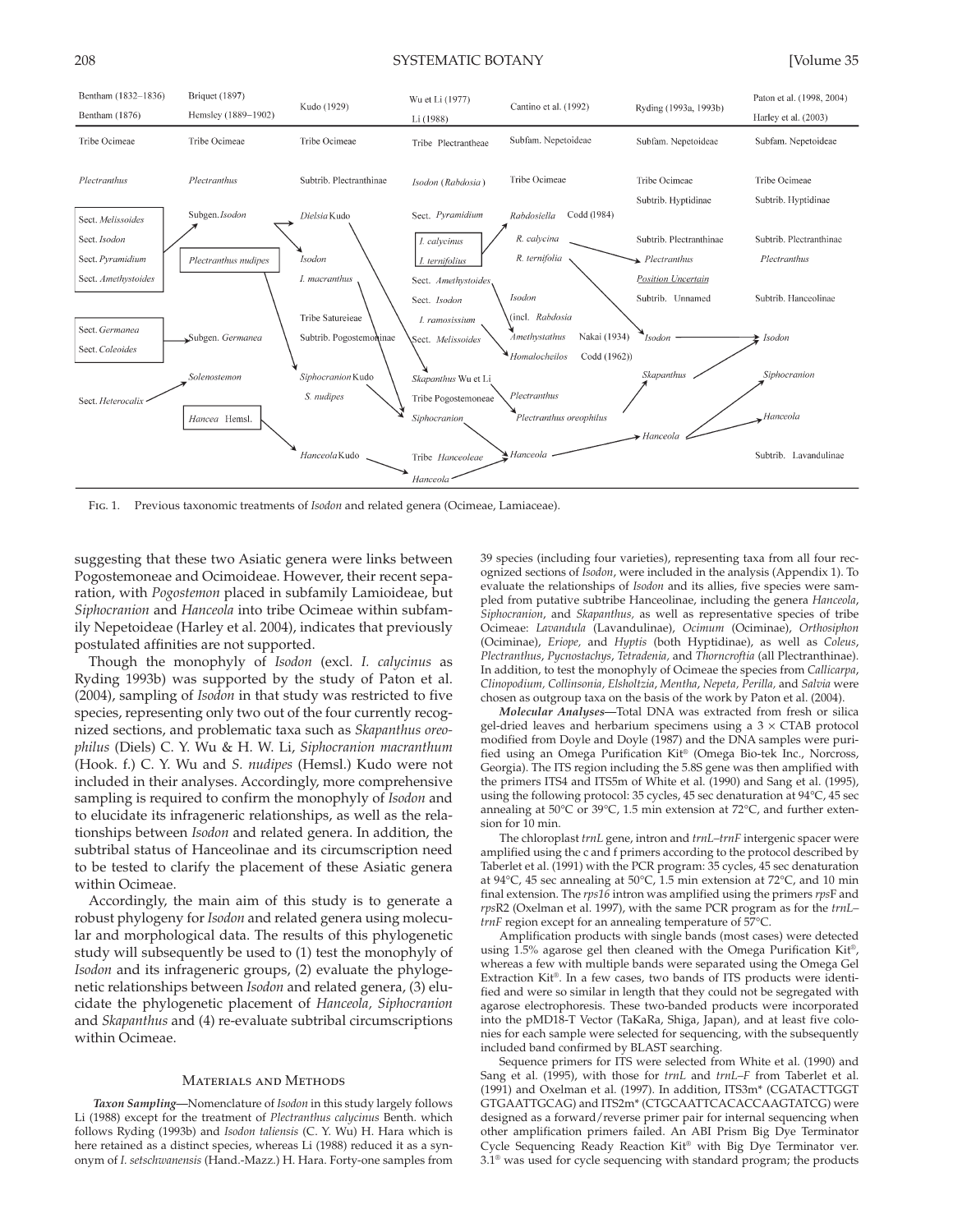were then sequenced after purification on an Applied Biosystems 377 automated DNA sequencer (PE Biosystems, Foster City, California). All sequences were checked with BLAST to rule out the possibility of amplifying nonspecific products.

 Sequence data sets for each marker from both the cpDNA and nrITS sequences were aligned in Clustal X (Thompson et al. 1997) or MUSCLE (Edgar 2004) to produce an initial alignment; this was followed by manual adjustment in BioEdit (Hall 1999) or MEGA 4.0 (Tamura et al. 2007) to create the nexus file. All cpDNA and nrITS sequences analyzed in this study were deposited in GenBank under the accession numbers provided in Appendix 1, and the aligned data matrix was submitted to TreeBASE (study number S2431).

 Maximum parsimony (MP) analyses of the cpDNA, nrITS, and the combined molecular data set (cpDNA/nrITS matrices) (excluding uninformative sites) were performed with PAUP\* version 4.0b10 (Swofford 2003) using heuristic searches, with the MULTREES option off, treebisection-reconnection (TBR) branch swapping, and 1,000 random addition sequences with 10 trees held at each step during stepwise addition. In all analyses indels were treated as missing data and all characters were unordered and weighted equally. To estimate the level of homoplasy, the consistency index (CI, Kluge and Farris 1969) and retention index (RI, Farris 1989) were calculated. Taxa that were common to both the cpDNA and nrITS datasets were incorporated into a combined cpDNA + nrITS matrix. In *Ocimum basilicum* L., the two data sets were from different individuals of the same species and combined for the third data set. There were no ITS sequences available for *Hyptis leptostachys* Epling, *H. suaveolens* (L.) Poit., *Lavandula minutolii* Bolle, *L. rotundifolia* Benth., *Plectranthus albicalyx* S. Suddee, *P. calycinus* Benth., or *P. thyrsoideus* (Baker) Mathew, but because of their importance for elucidating the phylogenetic placements of *Hanceola* , *Isodon* , *Skapanthus* , and *Siphocranion* within tribe Ocimeae, they were included in the combined molecular data set with the ITS data coded as missing. Support for clades was calculated via bootstrap analyses (Felsenstein 1985) using 1,000 replicates, with the remaining parameters identical to those used in the parsimony analysis.

The partition homogeneity test (ILD; Farris et al. 1994) was calculated to determine the incongruence between the chloroplast and the nuclear datasets as implemented in WinClada ver. 1.00.08 (Nixon 2002) running NONA ver. 2.0 (Goloboff 1999). Parameters in the ILD test were: 1,000 replications, 5 mul reps/replication, 2 trees to hold/mul rep, and 10 trees for hold\* with default optional settings.

 The appropriate models of molecular evolution to be used in Bayesian inference (BI) of phylogeny (under AIC) were selected for each data partition using the program Modeltest Version 3.06 (Posada and Crandall 1998). The model GTR  $+$  I  $+$  G was chosen for nrITS and combined molecular data (cpDNA + nrITS), while GTR + G for cpDNA. All data sets were analyzed by Bayesian methods with MrBayes v.3.1.2 ( Huelsenbeck and Ronquist 2001) using the default settings of the program. One million generations were run with four Markov Chain Monte Carlo (MCMC) chains, and a tree was saved every 100 generations. The trees from the MrBayes analysis were imported to PAUP\* version 4.0 beta 10 (Swofford 2003), discarding the trees sampled during the "burn-in" of the chain (Huelsenbeck and Ronquist 2001; the first 1,000 trees) to only include trees after stationarity was reached. Inspection of the plots of generation vs. log probability suggests that stationarity was reached within the designated burn-in (data not shown). A majority rule consensus tree was produced, showing nodes with posterior probability of 50% or more. For both bootstrap and

Bayesian support values, levels  $\geq 50\%$  were defined as strong ( $\geq 90\%$ ), moderate (70–89%) or weak (50–69%).

 *Morphological Analyses—* Morphological data were gathered from field collections, herbarium specimens and the published literature. Twenty five morphological characters were chosen for MP analysis, and 17 characters (1–8, 10–13, 15, 17, 20, 24–25) for character mapping (Appendix 2 and supplemental on-line Appendix 1), because of their traditional importance at the generic and sectional level in *Isodon* .

 Maximum parsimony analyses based on the morphological character matrix (supplemental on-line Appendix 1) were performed in NONA ver. 2.0 (Goloboff 1999), run within WinClada 1.00.08 (Nixon 2002), employing a heuristic search (maxtree =  $1,000$ ; mult<sup>\*</sup>n =  $1,000$ ; hold/ =  $10$ ; and multiple TBR + TBR mult\*max\* branch-swapping in effect). All characters were unordered, weighted equally, and *Callicarpa giraldii* Hesse ex Rehder was the outgroup taxon. Bootstrap support values were calculated from 1,000 resamplings holding 10 trees per run and TBR off.

 Seventeen morphological character state distribution patterns were then mapped onto the Bayesian tree obtained from the cpDNA + nrITS combined analysis using MacClade 4.08 (Maddison and Maddison 2005) to determine which features were phylogenetically informative and might help to clarify the morphological relationships between *Isodon* and other genera in tribe Ocimeae, as well as its infrageneric relationships.

#### **RESULTS**

*Molecular Analyses*—The characteristics of the cpDNA (*trnL–trnF* region and *rps16* intron) and nrITS sequences of *Isodon* and related genera, and the cpDNA and nrITS partitions of the combined datasets, as well as the aligned matrices of the cpDNA and nrITS datasets are summarized in Table 1.

*Chloroplast DNA—The cpDNA included 91 sequences of* which 57 are new to this study. The inclusion of previously published sequences is to better infer the phylogenetic relationships between *Isodon* and other genera within Ocimeae on the basis of representative and continuous sampling.

 The MP analyses of the cpDNA sequences data yielded 1,722 equally parsimonious trees that were 519 steps long (L) and had a consistency index (CI) of 0.6532 and a retention index (RI) of 0.8765 (Fig. 2, right). The Bayesian consensus tree (Fig. 2, left) was compared with the  $50\%$  majority rule consensus tree of all most parsimonious cladograms. Bayesian and parsimony-derived topologies were largely congruent with little discrepancy within the internal branch; however, the former had higher support for the main lineages and the internal nodes (Fig. 2). All Ocimeae taxa were grouped together with moderate support ( $PP = 0.82$ ) in the BI analysis, forming three, separate, highly supported clades (Fig. 2): the *Siphocranion* clade (Clade III,  $BS = 100\%$ ,  $PP = 1.00$ ); the *Lavandula* clade (Clade II,  $BS = 100\%$ ,  $PP = 1.00$ ) and the large

|  | TABLE 1. Sequence characteristics of Isodon and related genera used in this study. |  |  |
|--|------------------------------------------------------------------------------------|--|--|
|--|------------------------------------------------------------------------------------|--|--|

| Markers          | Matrix                 | Length range<br>(Ísodon) | Length range<br>(other genera) | G+C content<br>range (Isodon) | G+C content range<br>(other genera) | Aligned length | Variable characters | Parsimony<br>informative characters |
|------------------|------------------------|--------------------------|--------------------------------|-------------------------------|-------------------------------------|----------------|---------------------|-------------------------------------|
| trnL/F           | $trnL/F + rps16$       | 785-841                  | 740–876                        | 36.46%-37.42%                 | 35.73%-37.58%                       | 1,050          | 251                 | 123 (11.71%)                        |
| rps16 intron     | $trnL/F + rps16$       | 789-812                  | 732-826                        | 32.93%-33.84%                 | 32.10%-35.25%                       | 959            | 263                 | 142 (14.81%)                        |
| ITS.             | ITS.                   | 565–584                  | 556-627                        | $61.95\% - 66.15\%$           | 61.55%-68.43%                       | 695            | 339                 | 247 (35.54%)                        |
| ITS <sub>1</sub> | <b>ITS</b>             | 193-197                  | 172 (87)-232                   | 62.37%-68.72%                 | $61.67\% - 71.36\%$                 | 258            | 167                 | $117(16.83\%)$                      |
| 5.8S             | <b>ITS</b>             | 163 or 164               | 163 or 164                     | 54.27%-55.49%                 | 54.60%-56.10%                       | 164            | 13                  | $7(1.007\%)$                        |
| ITS <sub>2</sub> | <b>ITS</b>             | $206 - 226$              | 204 (195)-237                  | 65.61%-71.82%                 | 59.49%-76.47%                       | 273            | 159                 | 123 (17.70%)                        |
| ITS              | $trnL/F + rps16 + ITS$ | 565–584                  | 556-622                        | $61.95\% - 66.15\%$           | 59.42%-68.43%                       | 676            | 303                 | 185 (27.37%)                        |
| ITS <sub>1</sub> | $trnL/F + rps16 + ITS$ | 193-197                  | 172-228                        | $62.37\% - 68.72\%$           | $62.04\% - 71.36\%$                 | 252            | 143                 | 79 (11.69%)                         |
| 5.8S             | $trnL/F + rps16 + ITS$ | 163 or 164               | 164                            | 55.21-55.49%                  | 54.87%-56.10%                       | 164            | 10                  | 4(0.5917%)                          |
| ITS <sub>2</sub> | $trnL/F + rps16 + ITS$ | $206 - 226$              | 204-237                        | 65.61%-71.82%                 | 59.49%-76.47%                       | 260            | 150                 | 102 (15.09%)                        |
| trnL/F           | $trnL/F + rps16 + ITS$ | 793-849                  | 802-884                        | 36.59%-37.55%                 | $35.87\% - 37.00\%$                 | 975            | 183                 | 82 (8.410%)                         |
| rps16 intron     | $trnL/F + rps16 + ITS$ | 789–812                  | 732-815                        | 32.93%-33.84%                 | $33.29\% - 34.16\%$                 | 918            | 202                 | $92(10.02\%)$                       |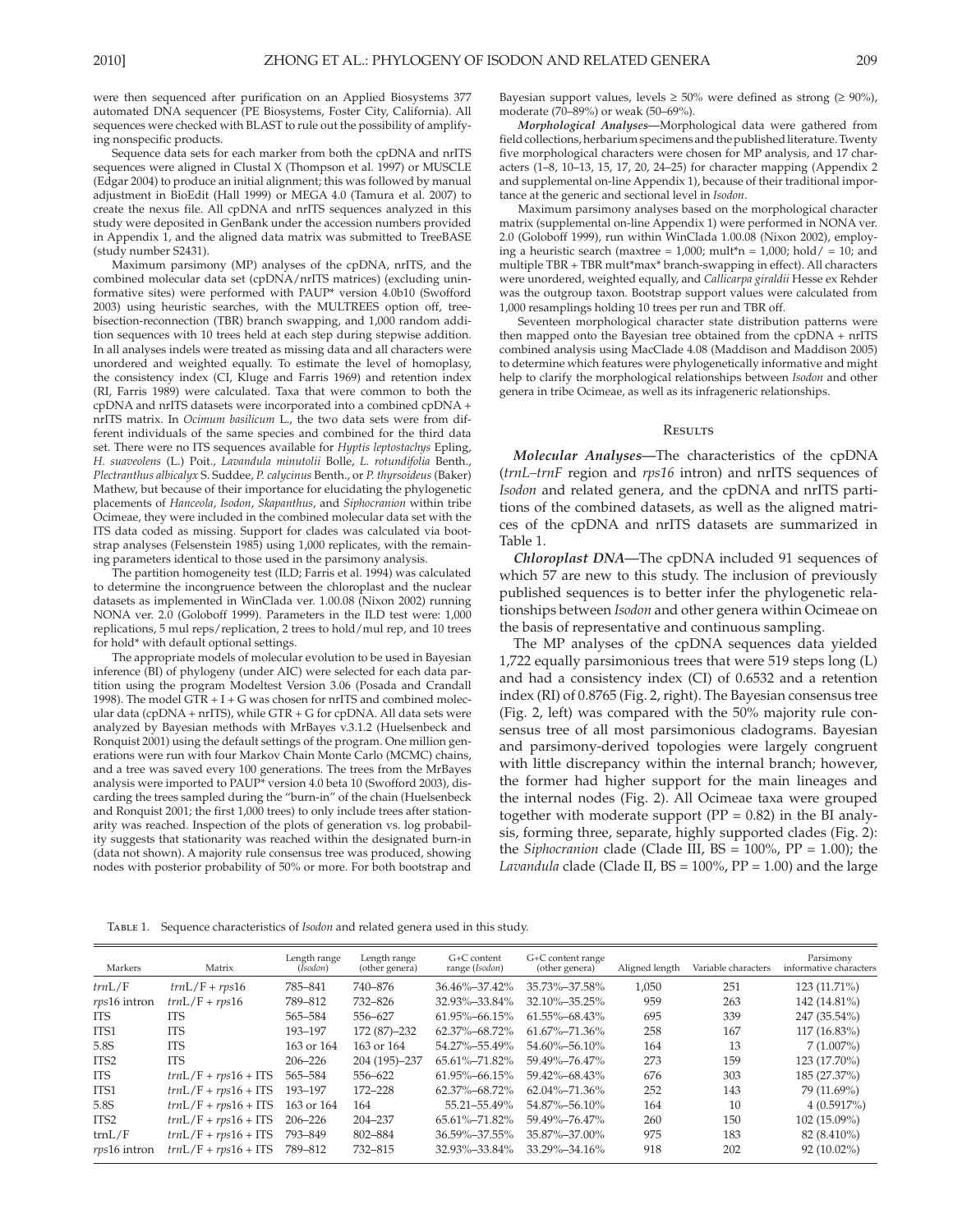

FIG. 2. Left: Bayesian consensus of 9001 trees derived from the analyses of cpDNA sequence data, Bayesian posterior probability values greater than 50% are shown above branches. Right: Majority consensus tree derived from the MP analyses of cpDNA sequence data, Bootstrap values greater than 50% are shown above branches, Dashed lines indicated those branches that collapsed in strict consensus tree. **I** to **III** indicate well supported clades within tribe Ocimeae; A–C represent lineges within *Isodon* .

Ociminae – Plectranthinae – Hyptidinae – Hanceolinae (excl.  $Siphocranion$ ) clade (Clade I, BS =  $95\%$ , PP = 1.00).

 Within Clade I, members of the subtribes Plectranthinae  $(BS = 99\%, PP = 1.00)$ , Ociminae  $(BS = 55\%, PP = 0.89)$  and Hyptidinae (BS = 99%, PP = 1.00) formed separated groups, and Plectranthinae and Ociminae were sisters (BS = 71%, PP = 1.00). In contrast, Hanceolinae were not monophyletic. *Skapanthus* was deeply nested within *Isodon* (clade A, BS = 100%, PP = 1.00), while the species of *Hanceola* form a polytomy with the clades representing *Isodon* (incl. *Skapanthus* ), Hyptidinae and Plectranthinae + Ociminae. All studied *Isodon* taxa, together with the species of *Skapanthus*, formed a strongly (BS = 92%,  $PP = 1.00$ ) supported clade and three well-supported lineages were recognized within the genus (A:  $BS = 100\%$ ,  $PP = 1.00$ ; B: *I. ternifolius* (W. Smith) Kudo; and C: BS = 64%, PP = 0.97).

Nuclear Ribosomal ITS— The sequenced nrITS region comprised a total of 74 sequences (63 new) and representatives of subtribes Plectranthinae, Ociminae, and Hyptidinae. The MP analysis of the nrITS data set resulted in 116 equally parsimonious trees (L = 1080, CI = 0.4704, RI = 0.7360) and a 50% majority rule consensus tree was calculated to compare against the Bayesian consensus tree (Fig. 3). The Ocimeae taxa were grouped as a clade with relatively strong support in the Bayesian analysis (PP =  $0.92$ ) albeit with <  $50\%$  bootstrap value in the most parsimonious analysis. Within the Ocimeae clade, two species of *Siphocranion* formed a strongly supported clade ( $BS = 100\%$ ,  $PP = 1.00$ ), as well as the sampled species of *Lavandula* (BS = 100%, PP = 1.00). These two genera were nested together with only little support  $(BS < 50\% , PP =$ 0.69) in both analyses, and were then sister to the other larger clade including the remaining species of Ocimeae which was only moderately supported (PP = 0.80) by Bayesian inference. Within this Ocimeae clade, the taxa were separated further into two clades; one of which was only weakly supported with PP value 0.58, while the other (the *Isodon* clade) was strongly supported  $(BS = 98\%, PP = 1.00)$ .

The weakly supported clade ( $PP = 0.58$ ) defined in the Bayesian analysis included all the sampled species from the subtribe Plectranthinae (BS =  $97\%$ , PP = 1.00), the genus *Hanceola* (BS =  $96\%$ , PP = 1.00), the subtribe Hyptidinae (BS = 99%, PP = 1.00) and the subtribe Ociminae. Most of these were supported in both MP and Bayesian analyses respectively, except for the subtribe Ociminae clade which was only supported in the Bayesian analysis ( $PP = 0.90$ ). Another difference using MP was that these taxa were instead successively related to the *Isodon* clade, but without bootstrap support.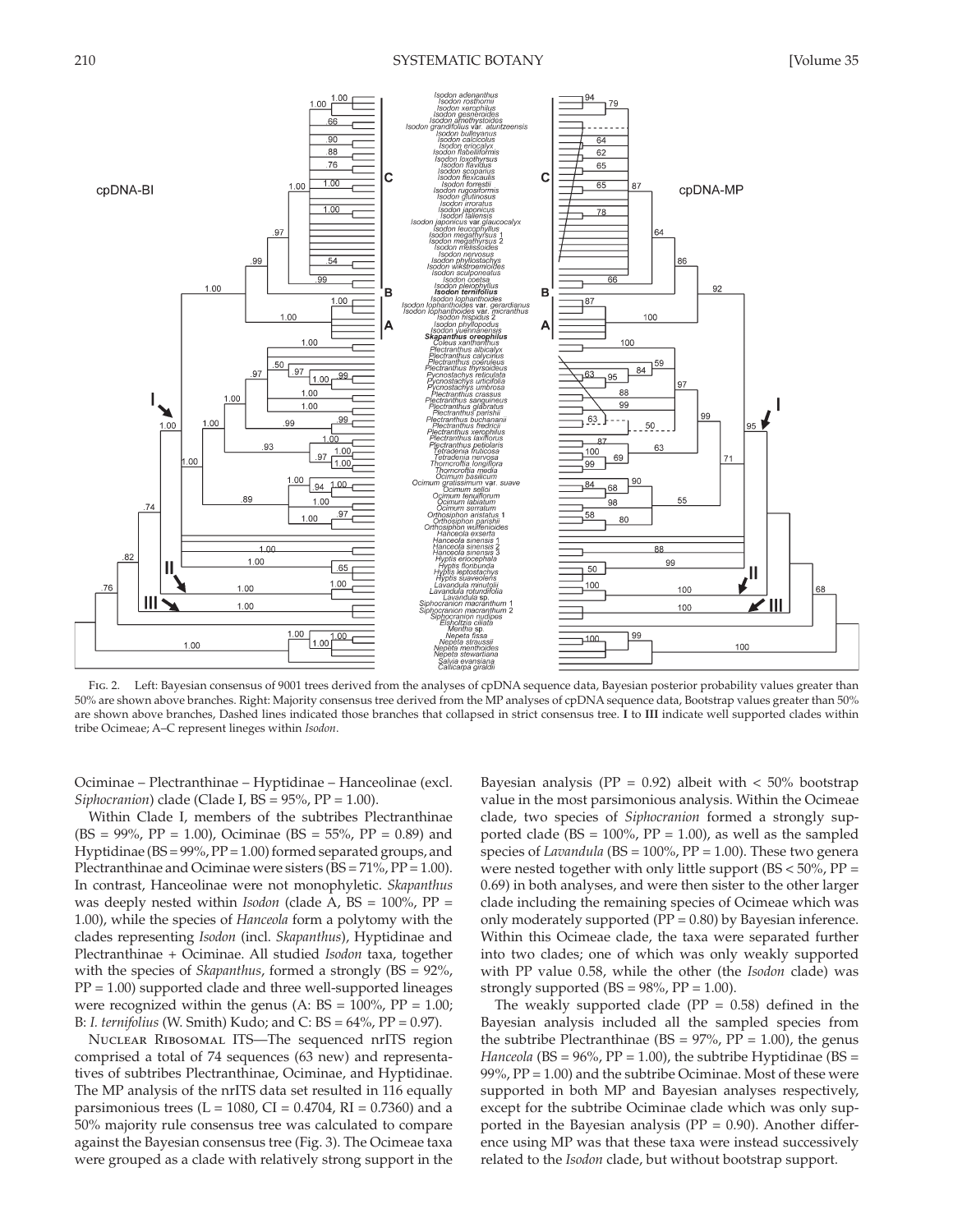

FIG. 3. Left: Bayesian consensus of 9001 trees derived from the analyses of nrITS sequence data, Bayesian posterior probability values greater than 50% are shown above branches. Right: Majority consensus tree derived from the MP analyses of nrITS sequence data, Bootstrap values greater than 50% are shown above branches, Dashed lines indicated those branches that collapsed in strict consensus tree. A star indicates the Ocimeae clade, an asterisk the *Isodon* clade. A–C represent lineages within *Isodon.*

 Within the *Isodon* clade, there were two well supported clades (A:  $BS = 99\%$ ,  $PP = 1.00$ ; and C:  $BS = 92\%$ ,  $PP = 1.00$ ) and a solitary species branch: B ( *I. ternifolius* ). *Isodon ternifolius* was sister to clade C in both Bayesian and MP analyses with moderate support (BS = 71%, PP = 0.84). Furthermore, *Skapanthus orephilus* was nested within clade A, forming a polytomy in the Bayesian analysis, which included *I. hispidus* , *I. phyllopodus* , *I. yuennanensis,* and a well supported clade (BS = 98%, PP = 1.00) representing *Skapanthus orephilus,* and *I. lophanthoides* and its varieties.

Combined cpDNA + nrITS— The ILD test indicated that the two partitions (cpDNA and nrITS) were significantly incongruent ( $p = 0.006$ ). Nevertheless, because of reported problems with the ILD test (Yoder et al. 2001; Darlu and Lecointre 2002; Baker and Lutzoni 2002 ), the complexity of tracing the sources of heterogeneity or the resolution of the combined analyses could not be addressed fully here (Soltis and Soltis 1998). However, as the present study is to clarify the phylogenetic relationships between *Isodon* and other genera within tribe Ocimeae, we decided to analyze the combined cpDNA and nrITS data sets as an alternative explanation which were then compared to the results from separate datasets and examined any novel relationships derived from the combined analysis.

 The MP analyses of the combined cpDNA + nrITS matrix with 2,569 aligned sites and 359 (13.97%) potentially parsimonious informative characters produced 447 equally parsimonious trees (L =  $959$ , CI = 0.5766, RI = 0.7732). The monophyly of tribe Ocimeae is supported with high support ( $PP = 0.99$ ) in the Bayesian consensus tree (Fig. 4, left). In addition, three recognized clades (the *Siphocranion* clade, the *Lavandula* clade and the subtribe Plectranthinae + Ociminae + Hyptidinae + Hanceolinae excl. *Siphocranion* complex) were also supported by high bootstrap values (88–100%), and by full posterior probability (PP = 1.00). *Siphocranion* and *Lavandula* were sisters in a clade below a polytomy representing the remainder of the tribe in the Bayesian majority consensus tree (Fig. 4, left). The separation of *Siphocranion macranthum* and *Isodon* was also strongly supported  $(BS = 100, PP = 1.00)$ .

 The large group of the remaining ingroup taxa divided into three groups which were strongly or moderately supported by Bayesian analyses (Fig. 4, left). Within *Isodon*, three clades identified by the individual analyses also received strong support here, as did the inclusion of *Skapanthus oreophilus* within *Isodon* . In the Bayesian analysis, Plectranthinae and Ociminae were grouped as sister taxa with strong support ( $PP = 1.00$ ) and *Hanceola* and *Hyptis* were sister taxa (PP = 0.77), however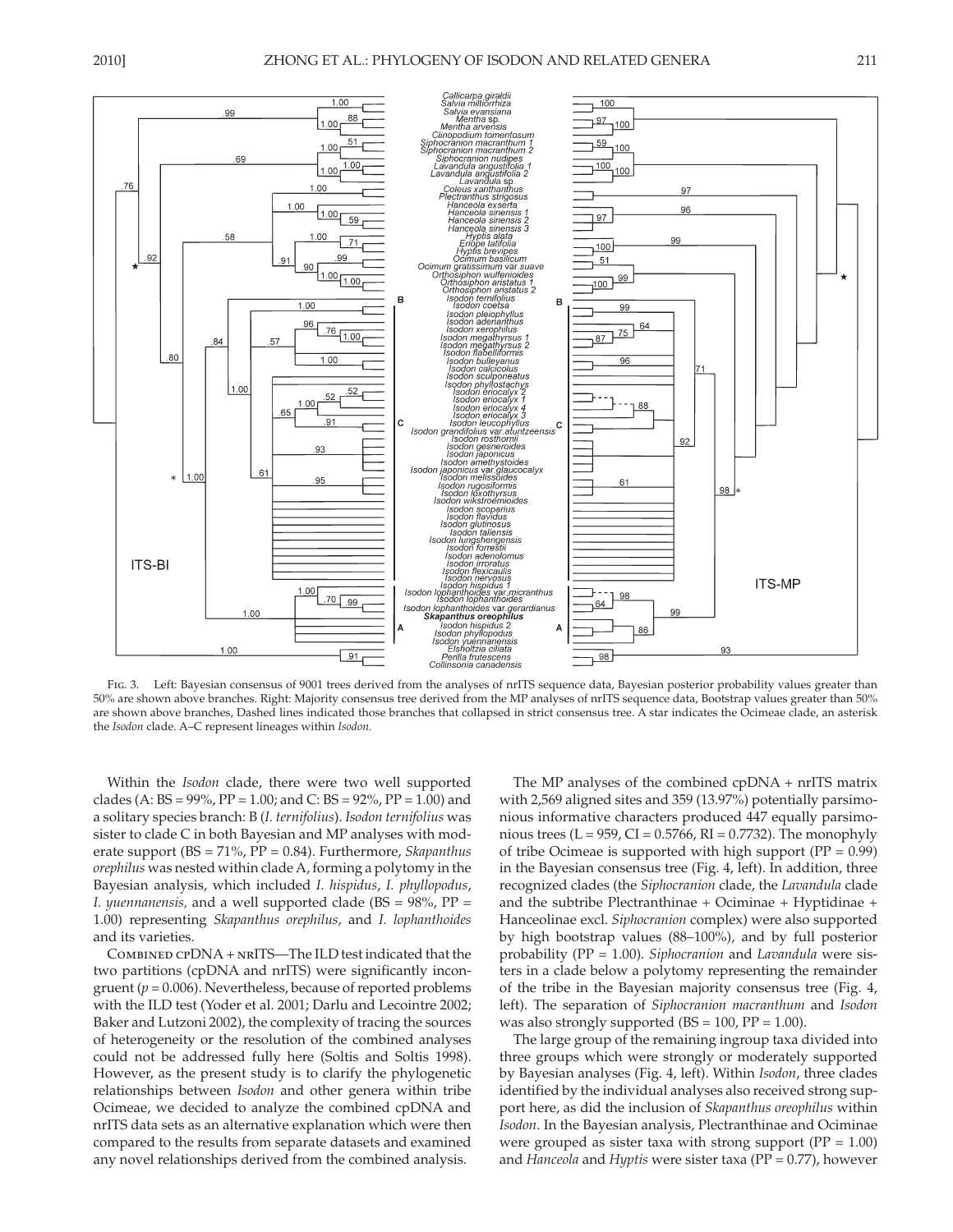

FIG. 4. Left: Bayesian consensus of 9001 trees derived from the analyses of cpDNA + nrITS sequence data, Bayesian posterior probability values greater than 50% are shown above branches. Right: Majority consensus tree derived from the MP analyses of cpDNA + nrITS sequence data, Bootstrap values greater than 50% are shown above branches, Dashed lines indicated those branches that collapsed in strict consensus tree. A star indicates the Ocimeae clade, an asterisk the *Isodon* clade.

neither of the groups received bootstrap support in the parsimony analysis (BS < 50%).

 *Morphological Analyses—* The MP analyses of the morphological matrix (Appendix 2 and supplemental on-line Appendix 1) generated 10,000 equally parsimonious trees  $(L = 80, CI = 0.37, RI = 0.75, Fig. 5)$ . The Ocimeae were monophyletic (BS = 78%) with the morphological synapomorphies of dorsifixed, synthecous anthers (characters 2 and 13; see also Paton et al. 2004). *Hanceola*, with *Hyptis* nested within it (BS = 52%) were sister to the remainder, with the *Lavandula* clade (BS = 52%), consisting of *Orthosiphon* intermixed with *Lavandula* as the second clade within Ociminae, sister to *Ocimum* . The remaining clade consisted of a basal *Siphocranion* grade (BS = 50%), below Plectranthinae and *Isodon* (incl. *Skapanthus* ) clades (BS = 50%). Within the *Isodon* clade there were two major subclades: one defined by leaves with brown abaxial glands and including *Skapanthus oreophilus* as a terminal element; the second defined on basally saccate or spurred upper corolla bases and with *Plectranthus calycinus* as a highly derived, terminal taxon.

 Seventeen phylogenetically informative characters were selected and mapped onto the Bayesian cladogram inferred from the combined  $cpDNA + nrITS$  analyses (Fig. 6). Synthecous anthers (Character 2), dorsifixed anthers (Character 13) and reflexed stamens (Character 11) can be used to delimit the tribe Ocimeae, even though the latter character was thought previously to be plesiomorphic (Paton et al. 2004). However, finding unique morphological character state synapomorphies that support the molecular clades is extremely difficult, if not impossible, at least for the data available.

*Isodon* can be distinguished by the possession of: (a) a paniculate inflorescence (Character 1) and not or an only slightly enlarged abaxial disc lobe (Character 15), with *Siphocranion* displaying a raceme-like inflorescence and a conspicuously enlarged lobe; (b) filament proximal attachment within the corolla tube of a conspicuous abaxial disc lobe, concave lower corolla lip, and never a 1/4-bilabiate fruiting calyx as occurs in *Plectranthus* ; and (c) the presence of bracteoles in the inflorescence (absent in *Ocimum* and *Orthosiphon*). In addition, 2/3-bilabiate corolla limbs (Character 6) are peculiar to *Hanceola* and *Hyptis,* with the rest of the Ocimeae displaying a 4/1-bilabiate pattern.

Within *Isodon*, fruiting calyx shape (Characters 5, 24) and inflorescence character (Character 25) although currently used to subdivide *Isodon* are distributed sporadically across the tree without any correspondence to subgroups within the genus. In contrast, the presence of abaxial leaf glands and abietane quinones (Characters 4, 17) separate Clade A from the other members of the genus, while verticillate leaves (Character 3) occur only in *I. ternifolius* (Clade B).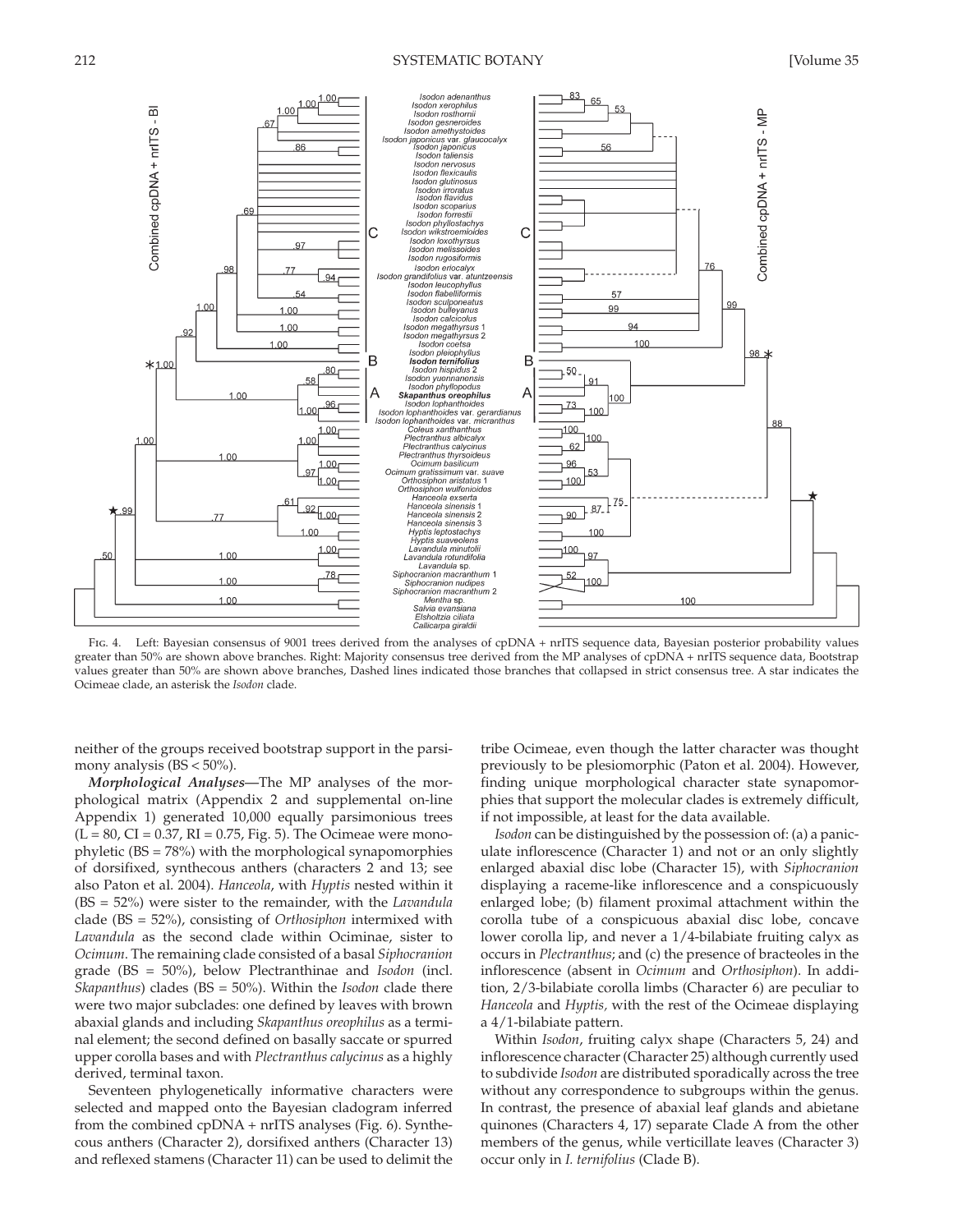



Fig. 5. Randomly selected equally most parsimonious tree from 10,000 trees derived by heuristic analysis of morphological data set (L = 80, CI = 0.37, RI = 0.75). Characters for each are shown above, with their states below; hollow circles represent homoplasious characters and filled symbols represent unique synapomorphies. Bootstrap values greater than 50% at nodes are indicated at branch angles.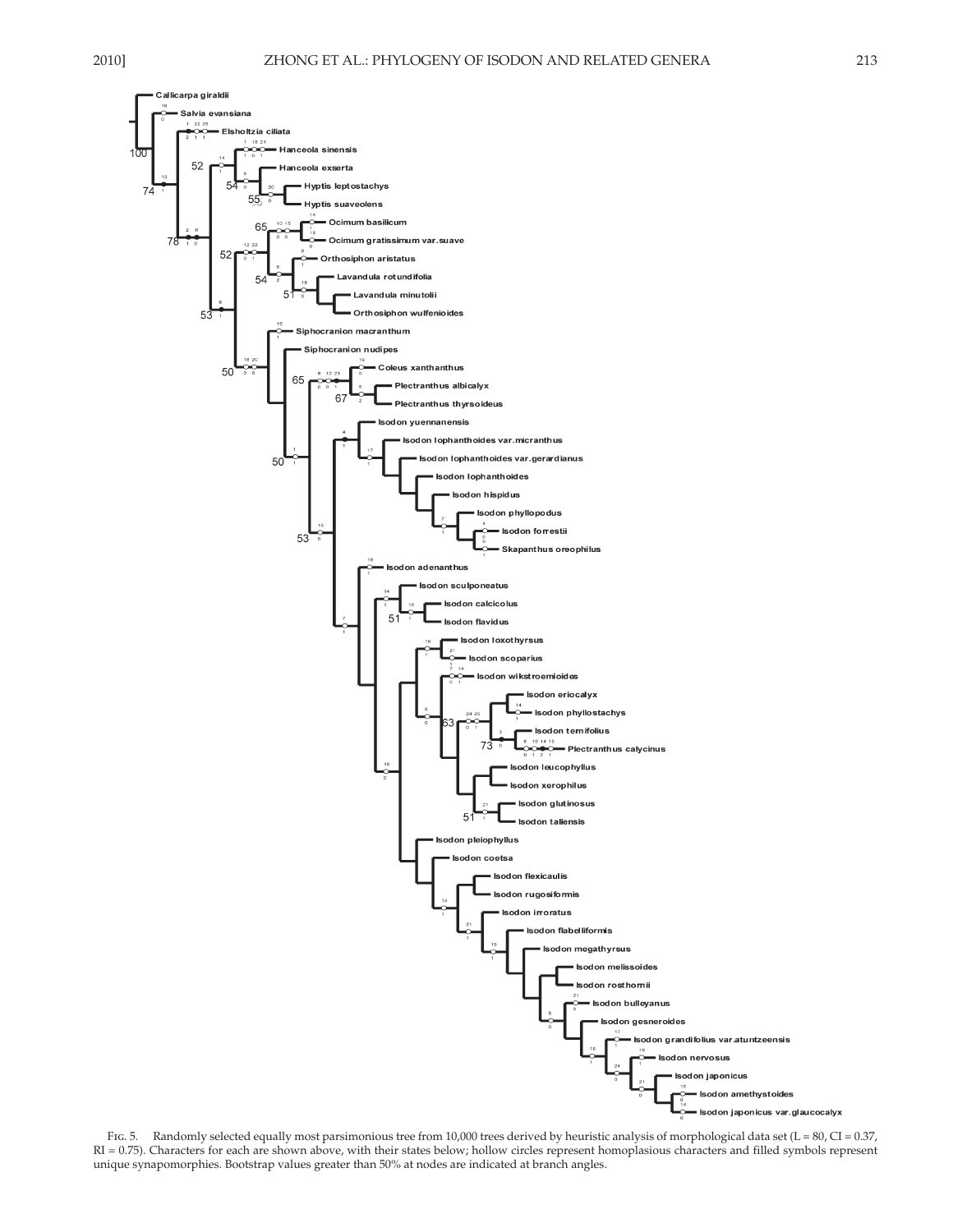

FIG. 6. Selected morphological characters mapped on the Bayesian consensus tree derived from cpDNA + nrITS combined data set. The distribution of the characters is shown with numbered columns of boxes (corresponding to the characters marked with an asterisk in APPENDIX 2).

 In contrast, however, no characters were observed in this study to define the species-rich Clade C, which shows a relatively high level of variation in terms of corolla tube (long or short, basally saccate, or spurred upper corolla bases) and fruiting calyx features (5-sub- or equal lobes or 3/2-bilabiate), as well as inflorescence density and indumentum characters. Furthermore, the presence of abaxial leaf glands and abietane quinones (Characters 4, 17) within *Skapanthus* are features otherwise found in Clade A, suggesting that they have evolved convergently.

## **DISCUSSION**

 *Delimitation and Evolution of Isodon—* Species of *Isodon* and *Skapanthus* formed a group with strong support in all analyses (Figs. 2–4). The recognition of the monotypic genus *Skapanthus* was controversial, as it was based on the single

character of a corolla limb with a deeply trifid upper lip and the middle lobe widened and notched ( Wu and Li 1977 ), but which could also be interpreted as an unequally 4-lobed upper lip ( Paton and Ryding 1998 ). However, *Skapanthus* also shares affinities with species from *Isodon*, including calyx structure, the basal insertion of the stamens in the corolla tube, the absence of a finger-like abaxial disc lobe and the presence of red-brown glands in the lower surface of the leaves ( Wu and Li 1977; Li and Hedge 1994). In our analyses, all of these characters were phylogenetically informative, circumscribing *Isodon* and helping to clarify its relationships to allied genera (Fig. 6) characters 4, 5, 10 and 15). Given that *Skapanthus oreophilus* was nested deeply within *Isodon* in all our analyses (Figs. 2-5), we concur with Paton and Ryding's (1998) decision to merge *Skapanthus* into *Isodon* (as done by Harley et al. 2004).

 Accordingly, based on our results and the previous studies of Ryding (1993b) and Paton and Ryding (1998), we delimited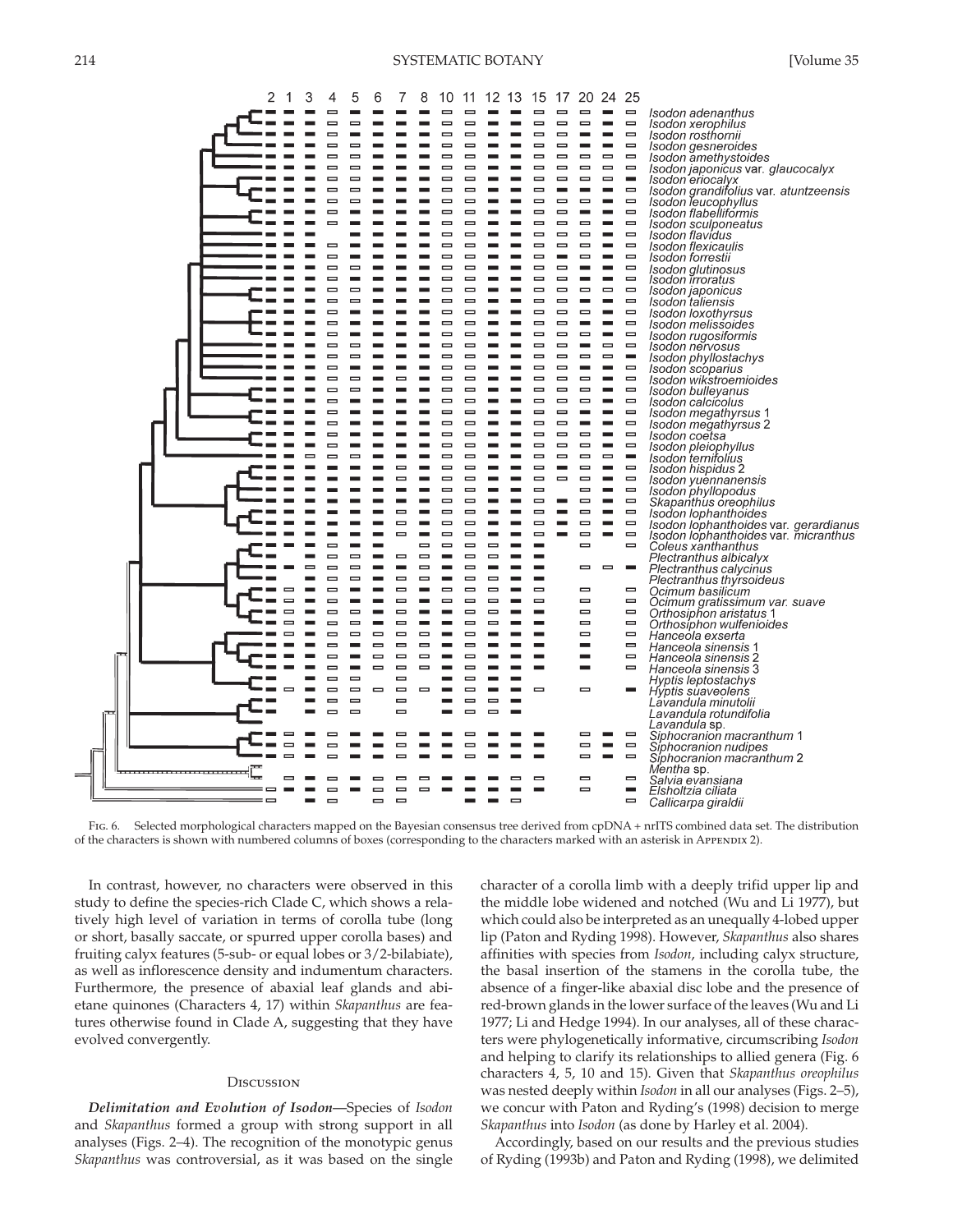*Isodon* sensu Li (1988) as a monophyletic genus, but including the Chinese endemic *Skapanthus oreophilus* .

 In order to circumscribe *Isodon* completely, the two African species *I. ramosissimus* (Hook. f.) Codd (= *Plectranthus ramosissmius* Hook. f. or *Homalocheilos ramosissimum* (Hook. f.) J. K. Morton) and*Isodon schimperi* Morton (1998) (= *Plectranthus schimperi* Vatke) should also be discussed, even though they were not available for inclusion in the present study. They differ in possessing posterior stamens inserted at the mouth of the corolla tube (Morton 1962; Codd 1984), while the Asian species have posterior stamens inserted in the proximal half ( Fig. 6 , character 10). Although the two African *Isodon* species have posterior stamens attached generally higher in the corolla tube than the Asian ones, they are not at the base of the anterior lobe and contiguous with the anterior stamens, as is the case for *Plectranthus*; the 3/2-bilabiate calyx and inflorescence are also typical of *Isodon*, not *Plectranthus*. Although neither African species was available for inclusion in this analysis, there is no strong evidence to suggest that they are not members of *Isodon* (Morton 1998; Harley et al. 2004). However, their distribution in Africa, which is a center of diversity for *Plectranthus* (Morton 1962; Codd 1984; Harley et al. 2004; Paton et al. 2004) and more distal attachment of its posterior stamens suggest the affinities of these two African species required further study.

 *Relationships within Isodon—Isodon* is traditionally divided into four sections: *Amethystoides* , *Isodon* , *Melissoides,* and *Pyramidium*, but these were not supported either by the single or combined datasets ( Figs. 2–4 ). For example *Isodon hispidus* (Benth.) Murata, *I. lophanthoides* (Buch.-Ham. ex D. Don) H. Hara plus its varieties, *I. phyllopodus* (Diels) Kudo and *I. yuennanensis* (Hand.-Mazz.) H. Hara (section *Isodon* ) were grouped with *Skapanthus* (Clade A in Figs. 2-4), while the majority of section *Pyramidium* and the remainder of section *Isodon* were nested variously with members of sections *Amethystoides* and *Melissoides* (Clade C in Figs. 2–4). In contrast, *I. ternifolius* (D. Don) Kudo (section *Pyramidium*) was isolated (B in Figs. 2–4) and placed as sister to either *Isodon* Clade A (Fig. 3) or C (Figs. 2 and 4).

 In the morphological analyses, floral structure, particularly the calyx and inflorescence structure, did not concur with molecular groups (Fig. 6, characters 1, 5, 6, 24 and 25), despite their importance in previous classifications of the genus. Instead, leaf arrangement (verticillate vs. opposite) and abaxial leaf glands were phylogenetically informative, delimiting the single species branch *Isodon ternifolius*: branch B (Fig. 6, character 3) and clade A (Fig. 6, character 4) respectively.

 The verticillate species *Isodon calycinus* had been thought to be closely related to *I. ternifolius.* However, it was returned to *Plectranthus* by Ryding (1993b) based on the presence of bracteoles in the cymes, 1/4-bilabiate calyx lobes, the distal insertion of stamens within the corolla tube and a strongly enlarged abaxial disc lobe; all of which are considered to be defining features for *Plectranthus* . Moreover, recent molecular analyses supported this transfer (Paton et al. 2004).

 The relationships among the species within Clade C are not well resolved, and although some of these species are morphologically different, the variation of the molecular sequences studied are otherwise quite low, representing short branch lengths (data not shown here). The resulting topology may therefore represent a hard polytomy and/or be evidence for a recent, rapid radiation in southwest China, where most of these species are distributed.

 Phytochemical investigation of more than 50 *Isodon* species (Sun et al. 2001) found that abietane quinones were usually present within those species with abaxially densely glanddotted leaves, at least in China (species with this character from outside China have not been investigated). In contrast, even though the genus is generally rich in diterpenoids (Lin et al. 1991; Sun et al. 2001), abietane quinones were absent in the *Isodon* species forming clades B and C, except for *Isodon flavidus* (Hand.-Maz.) H. Hara. We hypothesize that secondary metabolites might help elucidate the infrageneric phylogeny of *Isodon*, but future studies using broader sampling of both taxa and phytochemicals are required.

 *Relationships Between Isodon and Allied Genera—* Although *Isodon* was recognized as distinct by Spach (1840) nevertheless many species have been placed within *Plectranthus* (Bentham 1832–1836; Bentham and Hooker 1876; Briquet 1895-1897), and these two genera have traditionally been regarded as closely related (Kudo 1929; Codd 1968, 1975; Wu and Li 1977; Keng 1978; Cramer 1981). However, this view has changed recently, following evidence from pericarp structure (Ryding 1993a), other morphological characters (Paton and Ryding 1998; Harley et al. 2004) and molecular studies (Wagstaff et al. 1995; Suddee 2001; Paton et al. 2004). In a parsimony analysis of cpDNA restriction site variation (Wagstaff et al. 1995), *Isodon* grouped with *Hyptis*, indicating a relationship and based in part on previous studies (Ryding 1993a). However, Suddee (2001) accepted the recognition of subtribe Hanceolinae, as defined by Paton and Ryding (1998) to include *Hanceola* , *Isodon* (incl. *Skapanthus* ) and *Siphocranion* . Moreover, Suddee (2001) suggested that *Isodon* (the only sampled genus representing subtribe Hanceolinae), was sister to the rest of tribe Ocimeae, based on the analyses of cpDNA sequences, with *Lavandula* recognized as a distinct tribe (Lavanduleae) closely related to Ocimeae. This point of view was later partially accepted by Harley et al. (2003, 2004), who concluded that several Asiatic genera including *Hanceola* (either incl. *Siphocranion* or as a distinct genus), *Isodon* and *Skapanthus* were all closely related and together represented a new subtribe (Hanceolinae) within tribe Ocimeae.

Nevertheless, close affinities between *Isodon*, *Hanceola*, and *Siphocranion* were not supported in our results, with *Siphocranion* and *Hanceola* instead forming a separate clade within tribe Ocimeae, both in the separate nrITS and combined  $cpDNA + nrITS$  analyses (Figs. 3 and 4).

 Furthermore, a single clear sister taxon for *Isodon* was not identified here, agreeing with the study of Paton et al. (2004). Nevertheless, all the sampled *Isodon* species (incl. *Skapanthus* ) formed a strongly supported monophyletic lineage separate from the clades containing other genera and subtribes (which were also well supported), suggesting that *Isodon* (incl. *Skapanthus* ) represents a distinct subtribe within tribe Ocimeae. Morphological synapomorphies such as the basal insertion of stamens in the corolla tube (Fig.  $6$ , character 10) and the absence of enlarged, finger-like abaxial disc lobes (Fig. 6, character 15) further support the need for a new subtribe Isodoninae, sister to the Ociminae + Plectranthinae and *Hanceola* + *Hyptis* clades (Fig. 4).

Phylogenetic Placement of Siphocranion-One interesting finding is the position of the Sino-Himalayan genus Siphocranion (Figs. 2-4). Our results show that the only two species of the genus form a very strongly supported clade, rejecting the reduction of *Siphocranion* as a synonym of *Hanceola* by Cantino et al. (1992) and Ryding (1993a), suggesting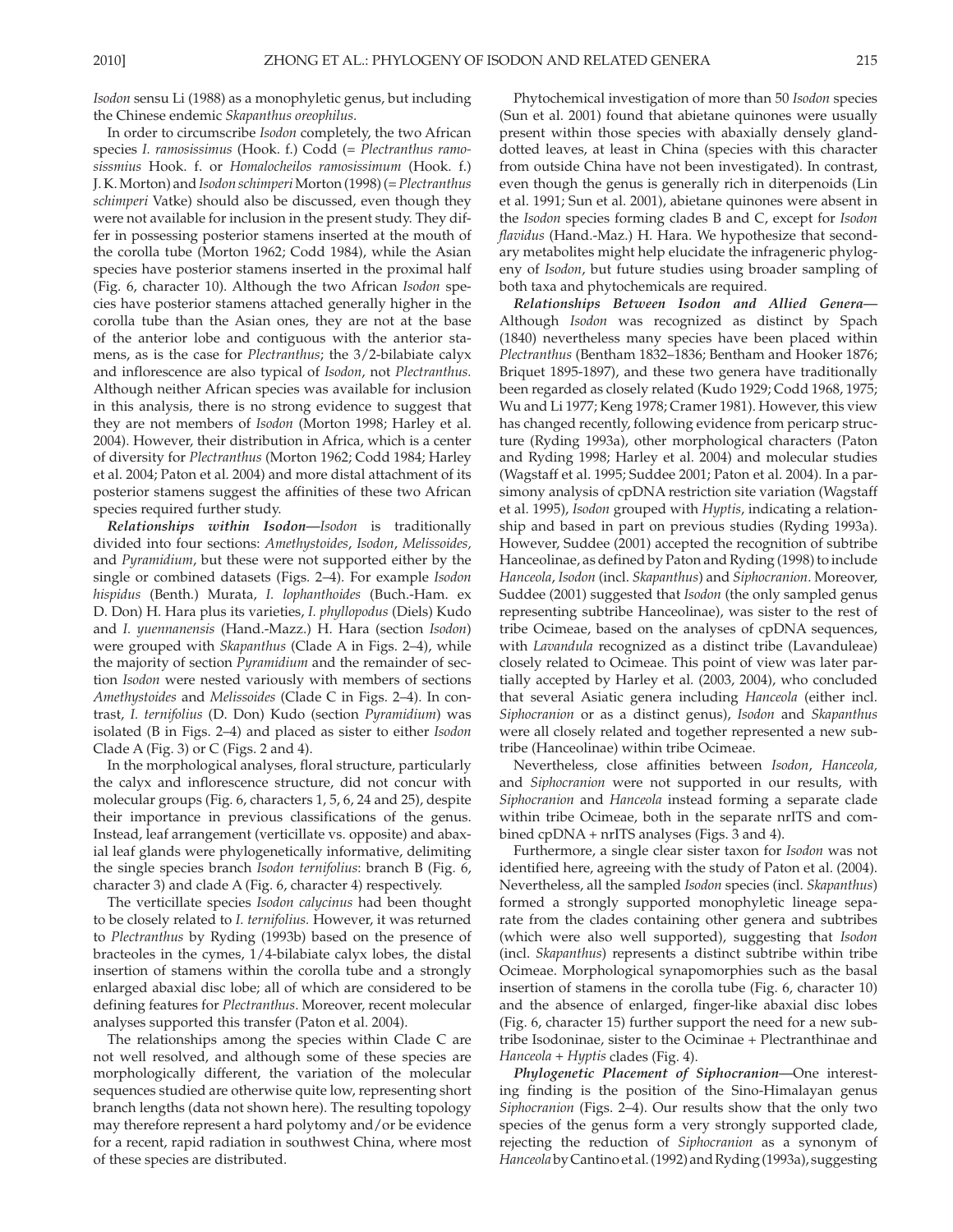instead a relatively weak, possible sister-group relationship between the *Siphocranion* and *Lavandula* (Figs. 3-4).

 The transferral of *Plectranthus macranthus* Hook. f. into Kudo's (1929) previously monotypic *Siphocranion* by Wu (1959) is also supported. *Plectranthus macranthus* is similar to *S. nudipes* in distal leaf arrangement, the possession of twoflowered, verticillate, raceme-like terminal inflorescences with small bracts, a subequally five-toothed, broadly campanulate calyx in flower, which is strongly dilated, nerved, and conspicuously 3/2-bilabiate in fruit, a broader upper-lip, straight and narrow corolla tube, and included stamens with glabrous filaments.

 Wu (1959) placed his expanded *Siphocranion* within tribe Pogostemoneae, suggesting a sister-group relationship to *Hanceola* with these two genera as the link between Pogostemoneae (= Pogostemonoideae: Elsholtzeae sensu Cantino et al. 1992 ) and Ocimoideae (= Ocimeae sensu Cantino et al. 1992). Wu and Li (1977) considered that *Siphocranion* was most probably related to *Hanceola,* whereas Li (1988) regarded it to be closely related to *Isodon* and *Plectranthus* . However, none of these relationships is supported by our analyses, with *Siphocranion* instead showing affinities to *Lavandula* or all the remaining members of tribe of Ocimeae.

*Siphocranion* is characterized by the combination of a racemelike inflorescence (consisting of sessile one to three flowered cymes), a long tubular corolla which is neither saccate nor calcarate above the adaxial base, a shortly four-limbed upper lip with an entire lower lip, and stamens inserted at, or near the mouth of the corolla tube (Li 1988; Li and Hedge 1994) (Fig. 6, characters 1, 6, 7 and 10). Despite these characters occurring variously within Ociminae and Plectranthinae (other than *Isodon* and *Hanceola* ) and therefore being plesiomorphic or at least homoplasious, the combination of these features nevertheless easily characterizes the genus. In contrast, the presence of bracteoles in the inflorescence, which was once regarded as a synapomorphy for these Asian genera, seems to represent instead parallel or convergent evolution, or even reversal, but this will require additional analyses (Fig. 6), as well as wider taxon sampling and a better resolved phylogeny within tribe Ocimeae. The possession of a more or less erect corolla tube distinguishes *Siphocranion* from most Ocimeae, instead making it resemble species of *Elsholtzia* (Elsholtzeae).

 *Hanceola and Hyptis—* The Asian genus *Hanceola* and the American genus *Hyptis* form a clade in the combined nrITS + cpDNA Bayesian analysis, albeit without strong support  $(PP = 0.77, Fig. 4)$ , and they also share features such as a long corolla tube with 2/3-bilabiate corolla limbs, hairy stamen filaments, apical insertion of posterior stamens in the corolla tube and the presence of bracteoles in the inflorescence ( Wu 1959; Li and Hedge 1994), but these characters also occur elsewhere such as in *Elsholtzia* (Fig. 6) and are thus homoplasious. The 2/3-bilabiate corolla limbs are unusual within Ocimeae, in which most taxa are 4/1-bilabiate, thus might represent a synapomorphy for the two genera, even though this character state is homoplasious and potentially plesiomorphic within the wider Lamiaceae where it is common.

 As general conclusions, the study used DNA sequence data and morphological characters to investigate the phylogeny of *Isodon* , *Hanceola* , *Siphocranion,* and related genera in this study. *Siphocranion* is monophyletic and sits either as sister to *Lavandula* , or in a polytomy with *Lavandula* and Ocimeae. *Isodon* , if expanded to include the nested *Skapanthus oreophilus* , forms a distinct subtribe (Isodoninae) within tribe Ocimeae, sister to the remainder. The phylogenetic analyses identified three lineages within *Isodon,* but morphological synapomorphies only supported two of the clades, with no obvious features to define the largest, most poorly-resolved lineage, indicating that further studies are needed. Similarly, the position of the two (unsampled) African *Isodon* species needs to be tested, in particular whether they group with the Asian species or fall elsewhere within Ocimeae.

 A relationship between *Hanceola* and *Hyptis* was also indicated in the combined Bayesian nrITS + cpDNA analysis; however, more studies are needed to confirm this. As a result, subtribe Hanceolinae is maintained and restricted to accommodate *Hanceola* alone, awaiting new evidence to determine its phylogenetic placement relative to Hyptidinae and Ocimeae generally.

 Similarly, the relationships of *Isodon* within tribe Ocimeae remain unresolved, with the position of subtribe Isodoninae uncertain relative to the Ociminae + Plectranthinae and *Hanceola* + *Hyptis* clades. Accordingly, further studies of Ociminae using additional characters and more extensive taxon sampling are required to resolve the issues raised by this study, both for generic/subtribal relationships as well as species evolution within *Isodon* .

## Taxonomic Treatment

 We propose here two new subtribal classifications of Ocimeae based on the combined molecular (Fig. 4 left) and morphological analyses (Fig. 5), as well as the results of previous studies. It is evident that subtribe Hanceolinae as currently defined is polyphyletic and as a result, is here restricted to *Hanceola,* with *Skapanthus* transferred to a new subtribe with *Isodon,* and *Siphocranion* similarly forming a second new subtribe, both within tribe Ocimeae.

 Subtribe **Isodoninae** J. S. Zhong, J. Li, & H. W. Li, subtrib. nov.—TYPE: *Isodon* (Schrad. ex Benth.) Spach

Only genus: *Isodon* (Schrad. ex Benth.) Spach

 Paniculae terminales vel axillares; inflorescentiae bracteolatae; dentes calycis subaequales vel in 3/2-bilabiati; corollae 4/1-bilabiatae; stamina declinata, prope basin tubi corollae inserta, filamenta dorsifixa, antherae syntheceae; discus antice inconspicueve dilatatus vel non dilatatus.

 Subtribe **Siphocranioninae** J. S. Zhong, J. Li, & H. W. Li, subtrib. nov.—TYPE: *Siphocranion* Kudo

Only genus: *Siphocranion* Kudo

 Cymis sessilibus terminales vel axillares; dentes calycis subaequale vel in 3/2-bilabiati; corollae 4/1-bilabiatae, erectae; stamina supra medium tubi corollae inserta, declinata, filamenta dorsifixa, antherae syntheceae; discus antice conspicue dilatatus.

Subtribe HANCEOLINAE (C. Y. Wu) A. J. Paton, Ryding, & Harley, Kew Bulletin 58: 487. 2003. p.p. excl. *Isodon* , *Siphocranon* & *Skapanthus* . Hanceoleae C. Y. Wu, Acta Phytotax. Sin. 8: 58. 1959. **—** TYPE: *Hanceola* Kudo

Only genus: *Hanceola* Kudo

 Inflorescentiae bracteolatae; dentes calycis subaequales; corollae 2/3-bilabiatae; stamina declina, filamenta dorsifixa, antherae syntheceae; discus antice conspicue dilatatus.

ACKNOWLEDGMENTS. We are grateful to H. D. Sun, Z. W. Lin, G. D. Tao, and B. Q. Min for their considerable assistance with specimen verification, to KUN for some critical samples, and to Alan Paton for generously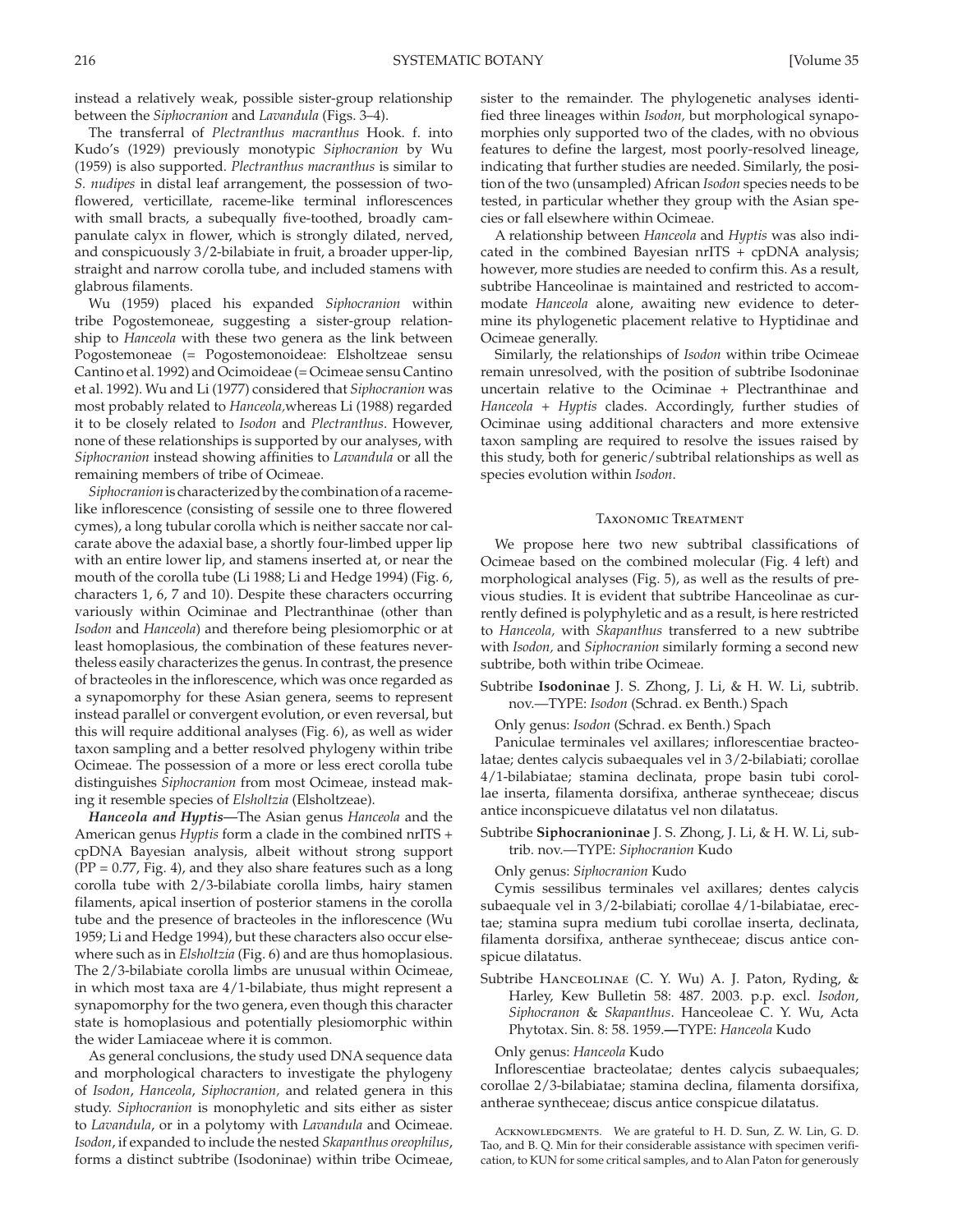providing a copy of the paper by Bentham and Briquet, as well as helpful suggestions for this research. Thanks are also due to Y. M. Xia, T. Li, and L. F. Li for their kind help with clone sequencing. We would also like to thank the editors of *Systematic Botany* , Alan Whittemore and Andrea Schwarzbach, and two anonymous reviewers for their helpful suggestions and insightful comments in reviewing this manuscript. Thanks are also due to J. K. Triplett and S. Fuentes-Soriano for their suggestions about analyses. This research was supported by the National Basic Research Program of China (973 Program: 2007CB411601, 2008GA001).

#### Literature Cited

- Baker, F.K. and F.M. Lutzoni. 2002. The utility of the incongruence length difference test. Systematic Biology 51: 625-637.
- Bentham, G. 1832–1836 . Labiatarum *Genera and Species* . London : Ridgeway & Sons .
- Bentham, G. and J.D. Hooker. 1876. *Plectranthus*, Labiatae. Pp: 1175-1176 in *Genera plantarum* vol. 2. London: Reeve & Co.
- Briquet, J. 1895–1897 . *Plectranthus* , Labiatae . Pp: 352 357 in *Die Natürlichen*  Pflanzenfamilien, Teil 4, Abt. 3a, eds. A. Engler and K. Prantl. Leipzig: Wilhelm Engelmann.
- Cantino, P.D., R.M. Harley, and S.J. Wagstaff. 1992. Genera of Labiatae: status and classification. Pp: 511-522 in *Advances in Labiatae science*, eds. R.M. Harley and T. Reynolds. Kew: Royal Botanic Gardens.
- Codd, L.E. 1968. Notes on the genus *Isodon* (Benth.) Kudo (Labiatae). *Taxon* 17 : 239 .
- Codd, L. E. 1975 . *Plectranthus* (Labiatae) and allied genera in Southern Africa. *Bothalia* 11: 371-442.
- Codd, L. E. 1984 . The genus *Isodon* (Schrad. ex Benth.) Spach in Africa and a new genus *Rabdosiella* Codd (Lamiaceae). *Bothalia* 15: 7-10.
- Cramer, L.H. 1981. Plectranthus, Labiatae. Pp: 126-136 in *A revised handbook to the flora of Ceylon 3: 108-194, ed. M.D. Dassanayake. New* Delhi: Amerind.
- Darlu, P. and G. Lecointre. 2002. When does the incongruence length difference test fail? *Molecular Biology and Evolution* 19: 432-437.
- Dunn, S. T. 1913 . Notes on Chinese Labiatae . *Notes from the Royal Botanic*  Garden, Edinburgh 8: 153-171.
- Dunn, S. T. 1915 . A key to the Labiatae of China . *Notes from the Royal Botanic*  Garden, Edinburgh 6: 127-190.
- Doyle, J.J. and J.L. Doyle. 1987. A rapid DNA isolation procedure for small qualities of fresh leaf tissue . *Phytochemical Bulletin* 19 :  $11 - 15.$
- Edgar, R. C. 2004 . MUSCLE: multiple sequence alignment with high accuracy and high throughput. *Nucleic Acids Research* 32: 1792-1797
- Farris, J.S. 1989. The retention index and the rescaled consistency index. *Cladistics* 5: 417-419.
- Farris, S.J., M. Källersjö, A.G. Kluge, and C. Bult. 1994. Testing significance of incongruence. *Cladistics* 10: 315-319.
- Felsenstein, J. 1985 . Confidence limits on phylogenies: an approach using the bootstrap. *Evolution* 39: 783-791.
- Goloboff, P. 1999. NONA (NO NAME) ver. 2 Tucumán, Argentina: Published by the author.
- Hall, T. A. 1999 . BioEdit: a user-friendly biological sequence alignment editor and analysis program for Windows 95/98/NT . *Nuclear Acids*  Symposium Series 41: 95-98.
- Handel-Mazzetti, H. 1936 . *Plectranthus* . Pp: 937 945 in *Symbolae Sinicae VII*, ed. H. Handel-Mazzetti. Vienna: Julius Springer.
- Handel-Mazzetti, H. 1939 . Plantae sinenses a Dre. H. Smith annis 1921–22, 1924 et 1934 lectae. XXXIX Labiatae. Mit Bearbeitung vieler Arten aus anderen Sammlungen . *Acta Horti Gothoburgensis* 13 : 337 – 380 .
- Hara, H. 1972 . On the Asiatic species of the genus *Rabdosia* (Labiatae) . Journal of Japanese Botany 47: 193-203.
- Harley, R.M., A.J. Paton, and O. Ryding. 2003. New synonymy and taxonomic changes in the Labiatae. *Kew Bulletin* 58: 485-489.
- Harley, R. M., S. Atkins, A. Budantsev, P. D. Cantino, B. Conn, R. J. Grayer, M.M. Harley, R. De Kok, T. Krestovskaja, A. Morales, A.J. Paton, O. Ryding, and T. Upson. 2004. Labiatae. Pp: 167-275 in *The families* and genera of vascular plants, VI (Lamiales), ed. J.W. Kadereit. Berlin: Springer Verlag.
- Huelsenbeck, J.P. and F. Ronquist. 2001. MrBayes: Bayesian inference of phylogenetic trees. *Bioinformatics* 17: 754-755
- Keng, H. 1978. Plectranthus, Labiatae. Pp: 382-392 in Flora Malesiana ser. 1, 8 (3), ed. C.G.G.J. van Steenis. Alpen Aan Den Rijn: Sijthoff & Noordhoff.
- Kluge, A.G. and J.S. Farris. 1969. Quantitative phyletics and the evolution of the anurans. Systematic Zoology 18: 1-32.
- Kudo, Y. 1929 . Labiatarum sino-japonicarum prodromus . *Memoirs of*  the Faculty of Science and Agriculture, Taihoku Imperial University 2: 37 – 332
- Li, H. W. and I. C. Hedge . 1994 . Lamiaceae (Labiatae) . Pp: 50 299 in *Flora* of China 17, eds. C.Y. Wu and P.H. Raven. Beijing and Saint Louis: Science Press and Missouri Botanical Garden.
- Li, H. W. 1975 . Some changes of botanical name in Chinese Labiatae (continued). Acta Phytotaxonomica Sinica 13: 77-94.
- Li, H. W. 1988 . Taxonomic review of *Isodon* (Labiatae) . *Journal of the Arnold Arboretum* 69 : 289 – 400 .
- Lin, Z.W., Y.P. Chen, and H.D. Sun. 1991. The diterpenoid quinines from *Skapanthus oreophilus* . *Acta Botanica Yunnanica* 13 : 93 – 94 .
- Maddison, D. R. and W. P. Maddison. 2005. MacClade: analysis of phylogeny and character evolution, version 4.08. Sunderland: Sinauer Associates.
- McKean, D.R. 1982. Labiatae, Catalogue of the names published by Hector Léveillé: XIV. Notes from the Royal Botanic Garden, Edinburgh  $40 \cdot 157 - 189$
- Morton, J. K. 1962 . Cytogenetic studies on the West African Labiatae . *The* Journal of the Linnean Society of London. Botany 58: 231-283.
- Morton, J. K. 1998 . New names in *Plectranthus* (Lamiaceae) and allied genera from the Ethiopian region. *Novon* 8: 265-266.
- Murata, G. 1975 . Labiatae . Pp: 91 98 in *The flora of eastern Himalaya. Third*  report, ed. H. Ohashi. Tokyo: University of Tokyo Press.
- Nakai, T. 1934 . Notulae ad Plantas Japoniae and Koreae XIIV . *The Botanical Magazine Tokyo* 48: 773-792.
- Nixon, K.C. 2002. WinClada ver. 1.00.08 Ithaca, New York: Published by the author.
- Oxelman, B., M. Liden, and D. Berglund. 1997. Chloroplast rps16 intron phylogeny of the tribe Sileneae (Caryophyllaceae) . *Plant Systematics*  and Evolution 206: 393-410.
- Paton, A.J. and O. Ryding. 1998. *Hanceola, Siphocranion* and *Isodon* and their position in the Ocimeae (Labiatae). *Kew Bulletin* 53: 723-731.
- Paton, A. J., D. Springate, S. Suddee, D. Otieno, R. J. Grayer, M. M. Harley, F. Willis, M.S. J. Simmonds, and M.P. Powell. 2004. Phylogeny and evolution of basils and allies (Ocimeae, Labiatae) based on three plastid DNA regions. *Molecular Phylogenetics and Evolution* 31: 279–299.
- Posada, D. and K.A. Crandall. 1998. Modeltest: Testing the model of DNA substitution. *Bioinformatics* 14: 817-818.
- Ryding, O. 1992 . Pericarp structure and phylogeny within Lamiaceae subfamily Nepetoideae tribe Ocimeae. *Nordic Journal of Botany* 12: 273-298.
- Ryding, O. 1993a . Pericarp structure and systematic positions of five genera of Lamiaceae subfamily Nepetoideae tribe Ocimeae . *Nordic Journal of Botany* 13: 631–635.
- Ryding, O. 1993b . A reconsideration of the genus *Rabdosiella* (Lamiaceae, Nepetoideae, Ocimeae). *Plant Systematics and Evolution* 185: 91–97.
- Sang, T., D.J. Crawford, and T.F. Stuessy. 1995. Documentation of reticulate evolution in peonies (Paeonia) using internal transcribed spacer sequences of nuclear ribosomal DNA: implications for biogeography and concerted evolution . *Proceedings of the National Academy of Sciences USA 92: 6813-6817.*
- Soltis, D. E. and P.S. Soltis. 1998. Choosing an approach and an appropriate gene for phylogenetic analysis . Pp: 1 – 42 in *Molecular systematics of*  plants II: DNA sequencing, eds. D. E. Soltis, P. S. Soltis, and J. J. Doyle. Boston/Dordrecht/London: Kluwer Academic Publishers.

Spach, E. 1840. Isodon. Histoire Naturelle des Végétaux 9: 162.

- Suddee, S. 2001. *A taxonomic revision of tribe Ocimeae Dumort.* (Labiatae) *in continental South East Asia*. Ph. D. thesis, Dublin: Trinity College, Univ. of Dublin.
- Sun, H.D., Y.L. Xu, and B. Jiang. 2001. *Diterpenoids from Isodon species*. Beijing: Science Press.
- Swofford, D.L. 2003. PAUP\*. Phylogenetic analysis using parsimony (\* and the other methods), v. 4.0 beta10. Sunderland: Sinauer Associate.
- Taberlet, P., L. Gielly, G. Pautou, and J. Bouvet. 1991. Universal primers for amplification of three non-coding regions of chloroplast DNA . *Plant Molecular Biology* 17 : 1105 – 1109 .
- Tamura, K., J. Dudley, M. Nei, and S. Kumar. 2007. MEGA4: Molecular Evolutionary Genetics Analysis (MEGA) software version 4.0 . *Molecular Biology and Evolution* 24 : 1596 – 1599 .
- Thompson, J.D., T.G. Gibson, F. Plewniak, F. Jeanmougin, and D.G. Higgns. 1997. The ClustalX-windows interface: flexible strategies for multiple sequence alignment aided by quality analysis tools . *Nucleic Acids Research* 25 : 4876 – 4882 .
- Trusty, J. L., R. G. Olmstead, D. J. Bogler, A. Santos-Guerra, and J. Francisco-Ortega. 2004. Using molecular data to test a biogeographic connection of the Macaronesian genus *Bystropogon* (Lamiaceae) to the New World: a case of conflicting phylogenies. Systematic Botany 29: 702-715.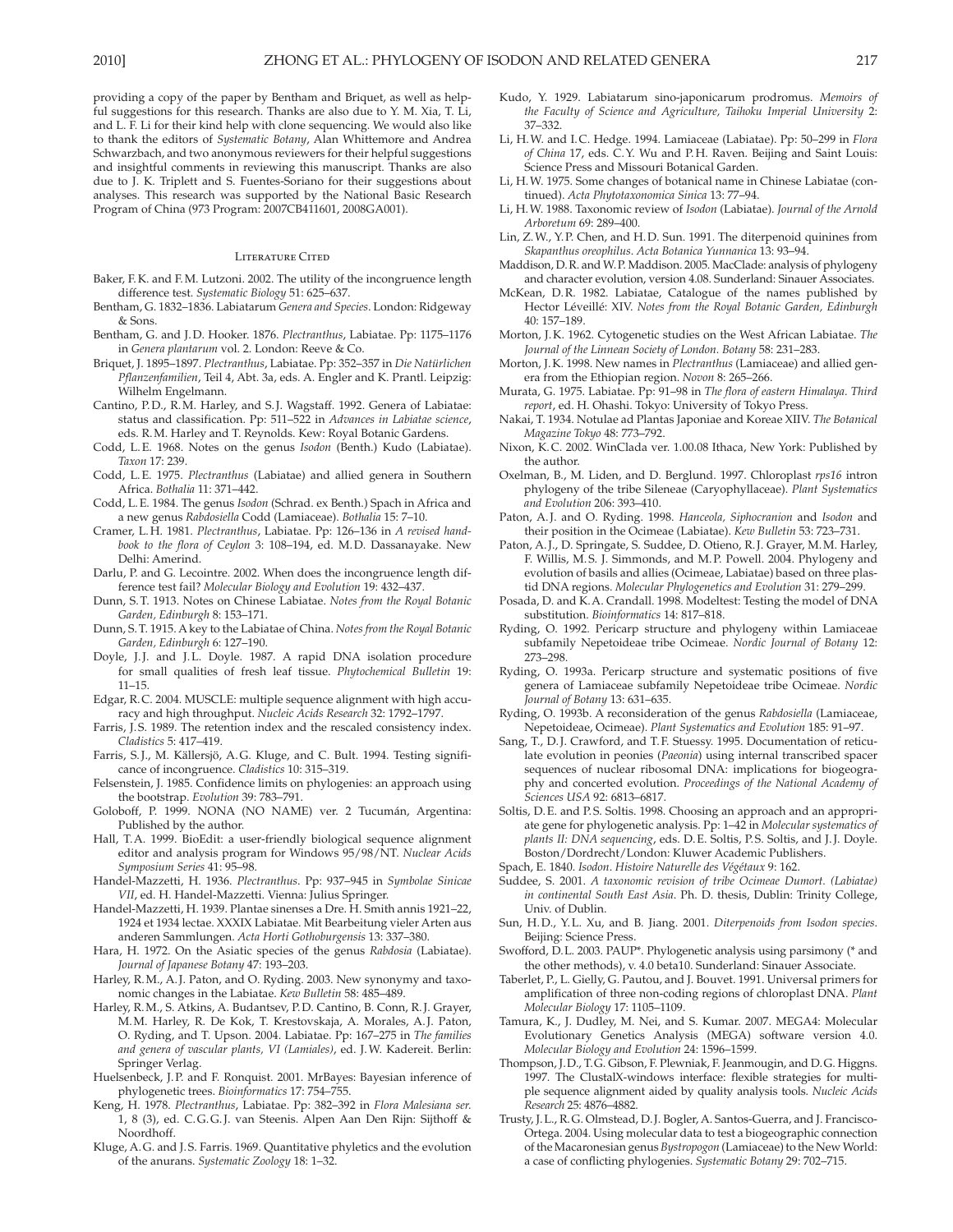- Wagstaff, S.J., R.G. Olmstead, and P.D. Cantino. 1995. Parsimony analysis of cpDNA restriction site variation in subfamily Nepetoideae (Labiatae) . *American Journal of Botany* 82 : 886 – 892 .
- Walker, J. B. and K. J. Sytsma . 2007 . Staminal evolution in the genus *Salvia* (Lamiaceae): molecular phylogenetic evidence for multiple origins of the staminal lever. Annals of Botany 100: 375-391.
- White, T.H., T. Bruns, S. Lee, and J. Taylor. 1990. Amplification and direct sequencing of fungal ribosomal RNA genes for phylogenetics . Pp. 315 – 322 in *PCR protocols: a guide to methods and amplifications* , eds. M. A. Innis, D. H. Gelfand, J. J. Sninsky, and T. J. White. San Diego: Academic Press .
- Wu, C. Y. and H. W. Li . (eds.). 1977 . Labiatae . *Flora Reipublicae Popularis*  Sinicae 65 (2), 66. Beijing: Science Press.
- Wu, C. Y. 1959 . Revisio Labiatarum sinensium . *Acta Phytotaxonomica Sinica*  $8:55 - 61.$
- Yoder, A.D., J.A. Irwin, and B.A. Payseur. 2001. Failure of the ILD to determine data combinability for slow loris phylogeny . *Systematic Biology* 50: 408-424.

APPENDIX 1. Voucher information and GenBank accession numbers (in the following order: *trnL–F* region, *rps16* intron, and ITS) of the taxa sampled in this study. Accession numbers beginning with AJ are from Paton et al. (2004), with AY from Trusty et al. (2004), DQ from Walker and Sytsma (2007), EF from Kersten and Knoess (unpubl. data). Voucher specimens are deposited in the following herbaria: Xishuangbanna Tropical Botanical Garden Herbarium of CAS (HITBC); Kunming Institute of Botany Herbarium of CAS (KUN). Those regions not sampled for a taxon are represented by a dash. [\*Four ITS sequences from *Isodon eriocalyx* were obtained, three of them from cloning; \*\*This species was reduced into *Isodon setschwanensis* (Hand.-Mazz.) H. Hara by Li (1988) .]

*Ingroup sequences*— *Isodon* **sect.** *Pyramidium* **(Benth.) H. W. Li:** *I. eriocalyx* (Dunn) Kudo\*, Yunnan, China, *Zhong ZJS 03* (HITBC), FJ593422, FJ593302, FJ593361 - FJ593364; *I. phyllostachys* (Diels) Kudo, Yunnan, China, *Zhong & Li 0133* (HITBC), FJ593444, FJ593324, FJ593388; *I. ternifolius* (D. Don) Kudo, Yunnan, China, *Zhong 0009* (HITBC), FJ593451, FJ593331, FJ593395; *Isodon* **sect.** *Amethystoides* **(Benth.) H. W. Li:** *I. amethystoides* (Benth.) H. Hara, Fujian, China, *Zhong & Li 2007023* (HITBC), FJ593418, FJ593298, FJ593357; *I. japonicus* (Burm. f.) H. Hara, Henan, China, *Zhang 103* (KUN), FJ593432, FJ593312, FJ593375; *I. japonicus* var. *glaucocalyx* (Maxim.) H. W. Li, Beijing, China, *Zhong 2006021* (HITBC), FJ593433, FJ593313, FJ593376; *I. nervosus* (Hemsl.) Kudo, Sichuan, China, *Zhong 2007065* (HITBC), FJ593442, FJ593322, FJ593386; *Isodon* **sect.** *Isodon* **:** *I. adenolomus* (Hand.-Mazz.) H. Hara, Yunnan, China, *Lin s. n.* (KUN), —, —, FJ593356; *I. bulleyanus* (Diels) Kudo, Yunnan, China, *Zhong & Li 0035* (HITBC), FJ593419, FJ593299, FJ593358; *I. calcicolus* (Hand.-Mazz.) H. Hara, Yunnan, China, *Zhong & Li 0164* (HITBC), FJ593420, FJ593300, FJ593359; *I. coetsa* (Buch.-Ham. ex D. Don) Kudo, Yunnan, China, *Lin s. n.* (KUN), FJ593421, FJ593301, FJ593360; *I. flabelliformis* (C. Y. Wu) H. Hara, Yunnan, China, *Zhong & Li 0016* (HITBC), FJ593423, FJ593303, FJ593303; *I. flavidus* (Hand.-Mazz.) H. Hara, Yunnan, China, *Lin 081* (KUN), FJ593424, FJ593304, FJ593366; *I. flexicaulis* (C. Y. Wu & H. W. Li) H. Hara, Sichuan, China, *Lin 032* (KUN), FJ593425, FJ593305, FJ593367; *I. forrestii* (Diels) Kudo, Yunnan, China, *Zhong & Li 0114* (HITBC), FJ593426, FJ593306, FJ593368; *I. gesneroides* (J. Sinclair) H. Hara, Sichuan, China, *Lin 035* (KUN), FJ593427, FJ593307, FJ593369; *I. glutinosus* (C. Y. Wu & H. W. Li) H. Hara, Yunnan, China, *Zhong & Li 0178* (HITBC), FJ593428, FJ593308, FJ593370; *I. grandifolius* (Hand.-Maz.) H. Hara var. *atuntzeensis* (C. Y. Wu) H. W. Li, Yunnan, China, *Zhong & Li 0194* (HITBC), FJ593429, FJ593309, FJ593371; *I. hispidus* (Benth.) Murata (1), Yunnan, China, *Lin s. n.* (KUN), —, —, FJ593372; *I. hispidus* (Benth.) Murata (2), Yunnan, China, *Zhong & Li 0057* (HITBC), FJ593430, FJ593310, FJ593373; *I. irroratus* (Forrest ex Diels) Kudo, Yunnan, China, *Zhong & Li 0071* (HITBC), FJ593431, FJ593311, FJ593374; *I. leucophyllus* (Dunn) Kudo, Yunnan, China, *Zhong & Li 0183* (HITBC), FJ593434, FJ593314, FJ593377; *I. lophanthoides* (Buch.-Ham. ex D. Don) H. Hara, Yunnan, China, *Zhong & Li 0061* (HITBC), FJ593435, FJ593315, FJ593378; *I. lophanthoides* var. *gerardianus* (Benth.) H. Hara, Guangdong, China, *Zhong 005* (HITBC), FJ593436, FJ593316, FJ593379; *I. lophanthoides* var. *micranthus* (C. Y. Wu) H. W. Li, Yunnan, China, *Lin 045* (KUN), FJ593437, FJ593317, FJ593380; *I. loxothyrsus* (Hand.-Mazz.) H. Hara, Yunnan, China, *Zhong & Li 0186* (HITBC), FJ593438, FJ593318, FJ593381; *I. megathyrsus* (Diels) H. W. Li (1), Yunnan, China, *Lin-Fugong 2* (KUN), FJ593439, FJ593319, FJ593383; *I. megathyrsus* (Diels) H. W. Li (2), Sichuan, China, *Zhong 2007057* (HITBC), FJ593440, FJ593320, FJ593384;*I. phyllopodus* (Diels) Kudo, Yunnan, China, *Lin 054* (KUN), FJ593443, FJ593323, FJ593387; *I. pleiophyllus* (Diels) Kudo, Yunnan, China, *Lin-Lushui 3* (KUN), FJ593445, FJ593325, FJ593389; *I. rosthornii* (Diels) Kudo, Sichuan, China, *Zhong 2007051* (HITBC), FJ593446, FJ593326, FJ593390; *I. rugosiformis* (Hand.-Mazz.) H. Hara, Yunnan, China, *Zhong 2006008* (HITBC), FJ593447, FJ593327, FJ593391; *I. scoparius* (C. Y. Wu & H. W. Li) H. Hara, Yunnan, China, *Lin 050* (KUN), FJ593448, FJ593328, FJ593392; *I. sculponeatus* (Vaniot) Kudo, Yunnan, China, *Zhong-West Hill 001* (HITBC), FJ593449, FJ593329, FJ593393; *I. taliensis* (C. Y. Wu) Hara\*\*, Yunnan, China, *Zhong & Li 0078* (HITBC), FJ593450, FJ593330, FJ593394; *I. wikstroemioides* (Hand.-Mazz.) H. Hara, Yunnan, China, *Zhong & Li 0201* (HITBC), FJ593452, FJ593332, FJ593396; *I. xerophilus* (C. Y. Wu & H. W. Li) H. Hara, Yunnan, China, *Lin 015* (KUN), FJ593453, FJ593333, FJ593397; *I. yuennanensis* (Hand.-Mazz.) H. Hara, Yunnan, China, *Zhong & Li 0172* (HITBC), FJ593454, FJ593334, FJ593398; *Isodon* **sect.** *Melissoides* **(Benth.) H. W. Li:** *I. adenanthus* (Diels) Kudo, Yunnan, China, *Zhong & Li 0039* (HITBC), FJ593417, FJ593297, FJ593355; *I. lungshengensis* (C. Y. Wu & H. W. Li) H. Hara, Guangxi, China, *Jiang 017* (KUN), —, —, FJ593382; *I. melissoides* (Benth.) H. Hara, *Lin 083* (KUN), China, FJ593441, FJ593321, FJ593385;

**Subtribe Hanceolinae A. J. Paton et al.:** *Hanceola exserta* Y. Z. Sun, Fujian, China, *Zhong & Li 2007022* (HITBC), FJ593413, FJ593293, FJ593350; *H. sinensis* (Hemsl.) Kudo (1), Sichuan, China, *KUN 0216151* (KUN), FJ593414, FJ593294, FJ593351; *H. sinensis* (Hemsl.) Kudo (2), Sichuan, China, *Zhong 2007054* (HITBC), FJ593415, FJ593295, FJ593352; *H. sinensis* (Hemsl.) Kudo (3), Sichuan, China, *Zhong 2007064* (HITBC), FJ593416, FJ593296, FJ593353; *Siphocranion macranthum* (Hook. f.) C. Y. Wu (1), Xizang, China, *KUN 0821407* (KUN), FJ593463, FJ593343, FJ593406; *S. macranthum* (Hook. f.) C. Y. Wu (2), Sichuan, China, *Zhong 2007061* (HITBC), FJ593464, FJ593344, FJ593407; *S. nudipes* (Hemsl.) Kudo, Yunnan, China, *KUN 0821428* (KUN), FJ593465, FJ593345, FJ593408; *Skapanthus oreophilus* (Diels) C. Y. Wu & H. W. Li, Yunnan, China, *Zhong & Li 0107* (KUN), FJ593466, FJ593346, FJ593409;

**Subtribe Hyptidinae Endl.:** *Eriope latifolia* Mart. ex Benth., —, —, DQ787416; *Hyptis alata* Shinners, —, —, DQ667346; *H. brevipes* Poit., Mexico, *KUN 0216173* (KUN), —, —, FJ593354; *H. eriocephala* Benth., AJ505450, AJ505338, —; *H. floribunda* Briq. ex Micheli, AJ505451, AJ505339, —; *H. leptostachys* Epling, AJ505452, AJ505340, —; *H. suaveolens* (L.) Poit., AJ505453, AJ505341, —;

**Subtribe Lavandulinae Endl.:** *Lavandula angustifolia* Mill. (1), Yunnan, China, *Zhong 2006022* (HITBC), —, —, FJ593399; *L. angustifolia* Mill. (2), —, —, EF437225; *L. minutolii* C. Bolle, AJ505462, AJ505348, —; *L. rotundifolia* Benth., AJ505463, AJ505349, —; *Lavandula* sp., Guangdong, China, *Zhong 020* (HITBC), FJ593455, FJ593335, FJ593400;

**Subtribe Plectranthinae Endl.:** *Coleus xanthanthus* C. Y. Wu & Y. C. Huang, Yunnan, China, *Lin 094* (KUN), FJ593411, FJ593291, FJ593348; *Plectranthus albicalyx* S. Suddee, AJ505498, AJ505376, —; *P. buchananii* Bak., AJ505501, AJ505379, —; *P. calycinus* Benth., AJ505502, AJ505380, —; *P. coeruleus* (Gürke) Agnew, AJ505503, AJ505381, —; *P. crassus* N. E. Br., AJ505504, AJ505382, —; *P. fredricii* (G. Taylor) A. J. Paton, AJ505505, AJ505384, —; *P. glabratus* (Benth.) Alston, AJ505508, AJ505387, —; *P. laxiflorus* Benth., AJ505510, AJ505389, —; *P. parishii* Prain, AJ505511, AJ505390, —; *P. petiolaris* Benth., AJ505512, AJ505391, —; *P. sanguineus* Britten, AJ505513, AJ505392, —; *P. strigosus* Benth., —, —, AY506662; *P. thyrsoideus* (Bak.) Mathew, AJ505533, AJ505405, —; *P. xerophilus* Codd, AJ505515, AJ505394, —; *Pycnostachys reticulata* (E. Mey.) Benth., AJ505516, AJ505395, —; *P. umbrosa* (Vatke) Perkin, AJ505517, AJ505396, —; *P. urticifolia* Hook., AJ505518, AJ505397, —; *Tetradenia fruticosa* Benth., AJ505519, AJ505398, —; *T. nervosa* Codd, AJ505520, AJ505399, —; *Thorncroftia longifolia* N.E. Br., AJ505521, AJ505401, —; *T. media* Codd, AJ505522, AJ505400, —;

**Subtribe Ociminae (Dumort.) Schmidt:** *Ocimum basilicum* L., Yunnan, China, *Zhong 0006* (HITBC), FJ593458, FJ593338, —; *O. basilicum* L., —, —, DQ667240, *O. gratissimum* L. var. *suave* (Willd.) Hook. f., Yunnan, China, *Zhong 0007* (HITBC), FJ593459, FJ593339, FJ593402; *O. labiatum* (N.E.Br.) A. J. Paton, AJ505471, AJ505356, —; *O. selloi* Benth., AJ505542, AJ505419, —; *O. serratum* (Schtr.) Miq., AJ505472, AJ505357, —; *O. tenuiflorum* L., AJ505473, AJ505358, —; *Orthosiphon aristatus* (Blume) Miq. (1), Yunnan, China, *Zhong 0008* (HITBC), FJ593460, FJ593340, FJ593403; *O. aristatus* (Blume) Miq. (2), —, —, EF421427; *O. parishii* Prain, AJ505475, AJ505359, —; *O. wulfenioides* (Diels) Hand.-Mazz., Yunnan, China, *Zhong 2006009* (HITBC), FJ593461, FJ593341, FJ593404;

*Outgroups*— *Callicarpa giraldii* Hesse ex Rehder, Yunnan, China, *Zhong 0012* (HITBC), FJ593410, FJ593290, FJ593347; *Clinopodium tomentosum* (Kunth) Govaerts., —, —, DQ017559; *Collinsonia canadensis* L., —, —, DQ667248; *Elsholtzia ciliata* (Thunb.) Hyland, Yunnan, China, *Zhong 0010* (HITBC), FJ593412, FJ593292, FJ593349; *Mentha arvensis* L., —, —, DQ667325; *Mentha* sp., Guangdong, China, *Zhong 014* (HITBC), FJ593456, FJ593336, FJ593401; *Nepeta fissa* C. A. Mey, AJ505430, AJ505323, —; *N. menthoides* Boiss. & Buhse, AJ505431, AJ505324, —; *N. stewartiana* Diels, Yunnan, China, *Zhong & Li 0117* (HITBC), FJ593457, FJ593337, —; *N. straussii* Hausskn. & Bornm., AJ505433, AJ505326, —; *Perilla frutescens* (L.)